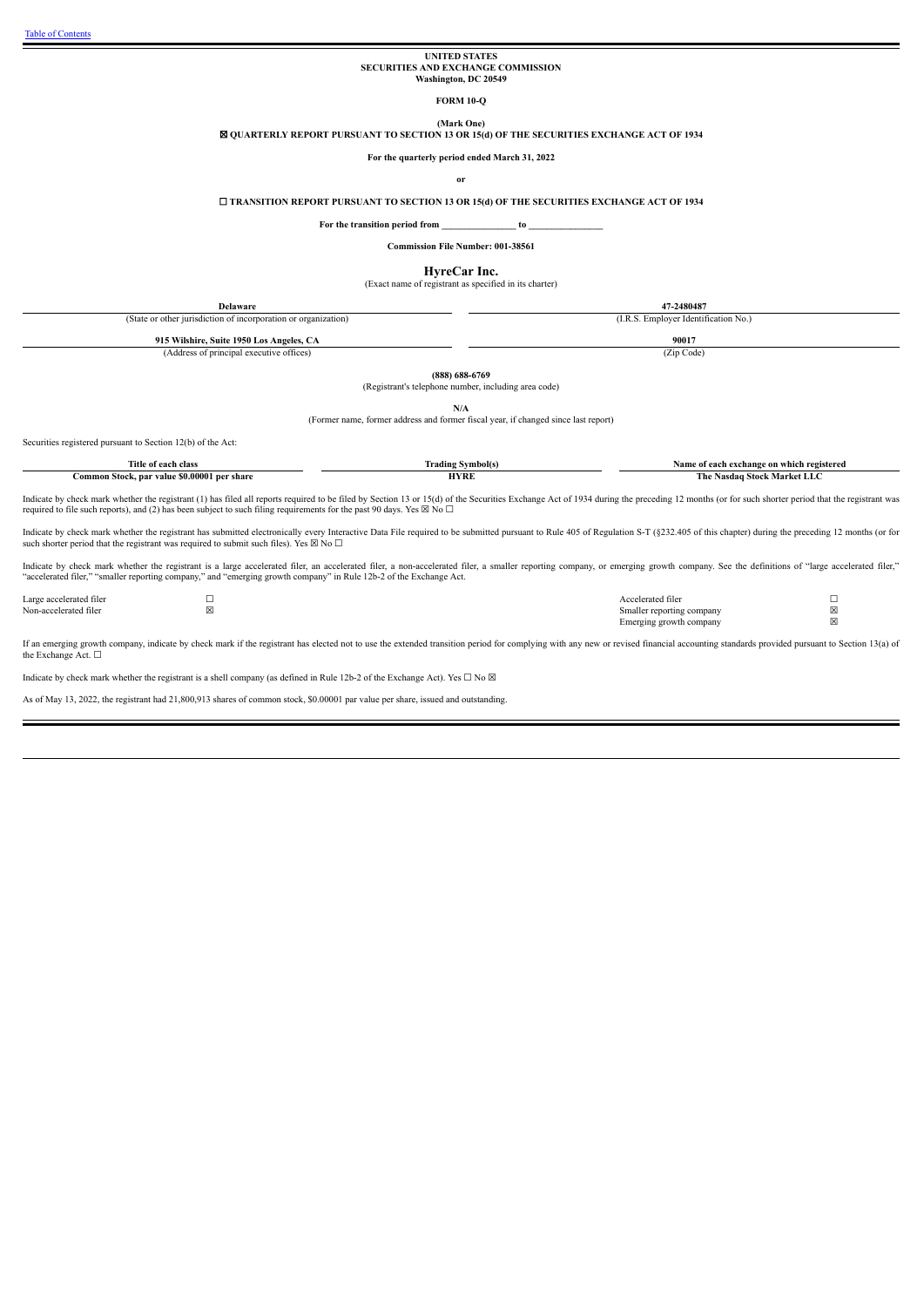# **Table of Contents**

<span id="page-1-0"></span>

|                   |                                                                                                             | Page No         |
|-------------------|-------------------------------------------------------------------------------------------------------------|-----------------|
|                   | Cautionary Note Regarding Forward-Looking Statements and Industry Data                                      | $\mathbf{ii}$   |
|                   | <b>PART I - FINANCIAL INFORMATION</b>                                                                       |                 |
| Item 1.           | <b>Consolidated Financial Statements (Unaudited)</b>                                                        |                 |
|                   | Consolidated Balance Sheets as of March 31, 2022 and December 31, 2021                                      |                 |
|                   | Consolidated Statements of Operations for the Three months ended March 31, 2022 and 2021                    |                 |
|                   | Consolidated Statement of Stockholders' Equity (Deficit) for the Three months ended March 31, 2022 and 2021 |                 |
|                   | Consolidated Statements of Cash Flows for the Three months ended March 31, 2022 and 2021                    |                 |
|                   | <b>Notes to Consolidated Financial Statements</b>                                                           |                 |
| Item 2.           | Management's Discussion and Analysis of Financial Condition and Results of Operations                       | 13              |
| Item 3.           | Quantitative and Qualitative Disclosures about Market Risk                                                  | $\overline{20}$ |
| Item 4.           | <b>Controls and Procedures</b>                                                                              | 21              |
|                   |                                                                                                             |                 |
|                   | <b>PART II - OTHER INFORMATION</b>                                                                          | 22              |
| Item 1.           | <b>Legal Proceedings</b>                                                                                    | 22              |
| Item 1A.          | <b>Risk Factors</b>                                                                                         | 22              |
| Item 2.           | <b>Unregistered Sales of Equity Securities and Use of Proceeds</b>                                          | 22              |
| Item 3.           | <b>Defaults Upon Senior Securities</b>                                                                      | 23              |
| Item 4.           | <b>Mine Safety Disclosures</b>                                                                              | 23              |
| Item 5.           | Other Information                                                                                           | 23              |
| Item 6.           | <b>Exhibits</b>                                                                                             | 23              |
| <b>Signatures</b> |                                                                                                             | 24              |
|                   |                                                                                                             |                 |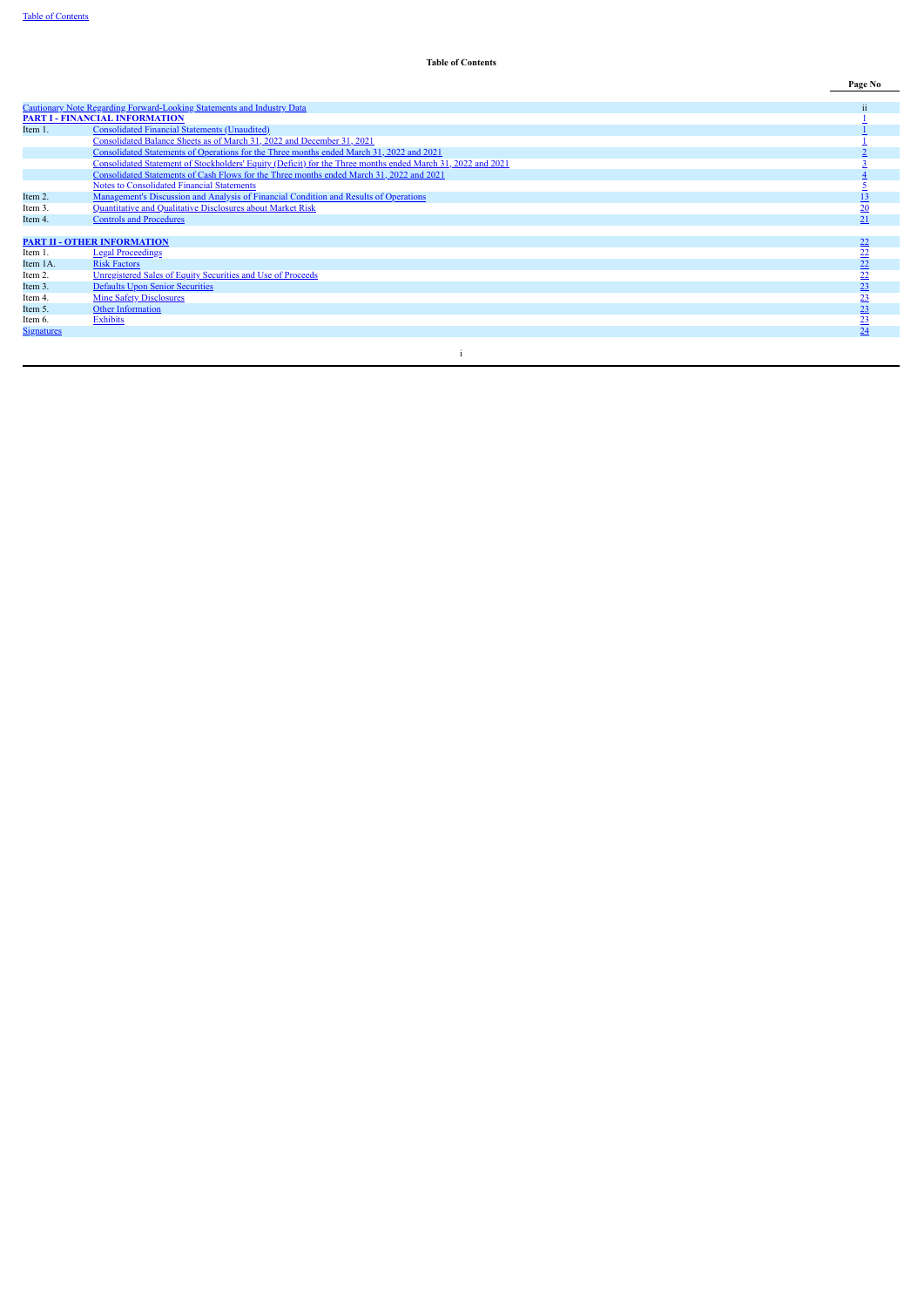#### **NOTE ABOUT FORWARD-LOOKING STATEMENTS**

<span id="page-2-0"></span>This Quarterly Report on Form 10-Q contains forward-looking statements which are made pursuant to the safe harbor provisions of Section 27A of the Securities Act of 1933, as amended (the "Securities Act"), and Section 21E series of expectations, assumptions, estimates and projections about our company, are not guarantees of future results or performance and involve substantial risks and uncertainty. We may not actually achieve the plans, in looking statements involve substantial known and unknown risks and uncertainties, including the risks and uncertainties inherent in our statements regarding:

- the impacts of COVID-19, or other future pandemics on our business, results of operations, financial position and cash flows;
- our ability to effectively manage our growth and maintain and improve our corporate culture;
- the potential benefits of and our ability to maintain, our relationships with ridesharing companies, and to establish or maintain future collaborations or strategic relationships, and from time to time to time to obtain ad funding;
- our marketing capabilities and strategy;
- our ability to maintain a cost-effective insurance program;
- our industry being in the early stages of growth;
- our history of operating losses, and the accuracy of our estimates regarding expenses, future revenue, capital requirements and needs for additional financing;
- our investments in new and enhanced products and offerings, and the effect of these investments on our results of operations;
- our ability to retain the continued service of our key professionals and to identify, hire and retain additional qualified professionals;
- our competitive position, and developments and projections relating to our competitors and our industry;
- our ability to manage risks related to technology systems and security breaches;
- the outcome of pending, threatened or future litigation;
- our ability to comply with existing, modified, or new laws and regulations applying to our business;
- those factors discussed in "Part II, Item IA. Risk Factors" in this Quarterly Report on Form 10-Q.

All of our forward-looking statements are as of the date of this Quarterly Report on Form 10-Q only In each case, actual results may differ materially from such forward-looking information. We can give no assurance that su expectations or forward-looking statements will prove to be correct. The outcome of the events described in these forward-looking statements is subject to risks, uncertainties and other factors, including those described i titled "Risk Factors" and elsewhere in this Quarterly Report on Form 10-Q. An occurrence of, or any material adverse change in, one or more of the risk factors or risks and uncertainties referred to in this Quarterly Repor business, prospects, financial condition and results of operations. Moreover, we operate in a very competitive and rapidly changing environment. New risks and uncertainties emerge from time to time and it is not possible f forward-looking statements to reflect actual results, changes in plans, assumptions, estimates or projections or other circumstances affecting such forward-looking statements occurring after the date of this Quarterly Repo any of the forward-looking statements contained in this Quarterly Report on Form 10-Q will be deemed to modify or supersede such statements in this Quarterly Report on Form 10-Q.

This Quarterly Report on Form 10-Q may include market data and certain industry data and forecasts, which we may obtain from internal company surveys, market research, consultant surveys, publicly available information, reports of governmental agencies and industry publications, articles and surveys. Industry surveys, publications, consultant surveys and forecasts generally state that the information contained therein has been obtained fr party sources.

# **References to HyreCar**

Throughout this Quarterly Report on Form 10-Q, the "Company," "HyreCar," "we," "us," and "our" refers to HyreCar Inc. and "our Board of Directors" refers to the Board of Directors of HyreCar Inc.

ii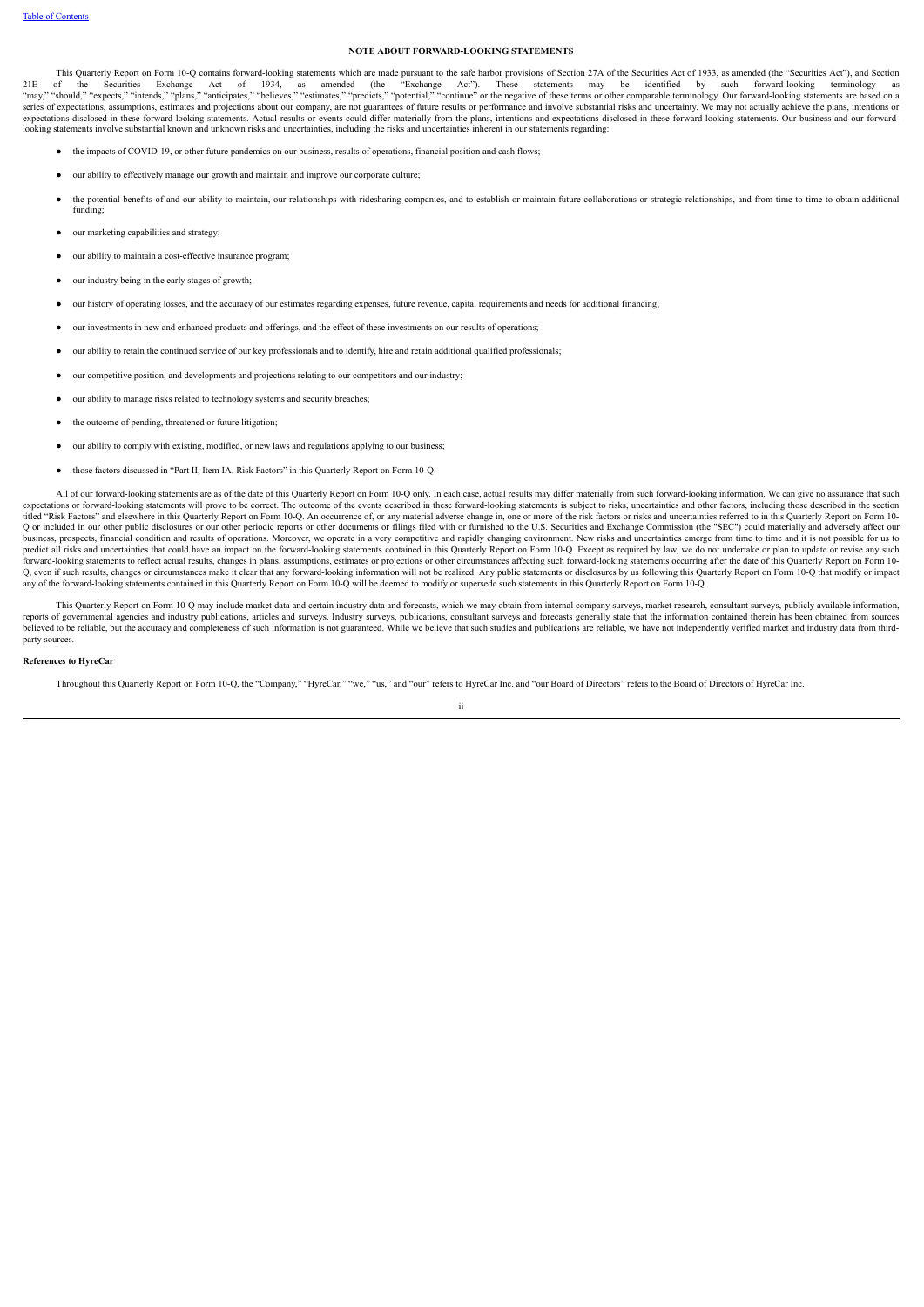# <span id="page-3-0"></span>**PART I - FINANCIAL INFORMATION**

<span id="page-3-2"></span><span id="page-3-1"></span>**Item 1. Consolidated Financial Statements**

# **HYRECAR INC. CONSOLIDATED BALANCE SHEETS (Unaudited)**

|                                                                                                                                                              | March 31,<br>2022 |              | December 31,<br>2021 |  |
|--------------------------------------------------------------------------------------------------------------------------------------------------------------|-------------------|--------------|----------------------|--|
| Assets                                                                                                                                                       |                   |              |                      |  |
| Current assets:                                                                                                                                              |                   |              |                      |  |
| Cash and cash equivalents                                                                                                                                    | \$<br>7,977,260   | $\mathbb{S}$ | 11,499,136           |  |
| Restricted cash                                                                                                                                              | 2,994,542         |              | 3,248,271            |  |
| Accounts receivable                                                                                                                                          | 405,893           |              | 162,586              |  |
| Insurance and security deposits                                                                                                                              | 140,564           |              | 95,000               |  |
| Other current assets                                                                                                                                         | 870,959           |              | 1,061,520            |  |
| Total current assets                                                                                                                                         | 12,389,218        |              | 16,066,513           |  |
| Property and equipment, net                                                                                                                                  | 4,654             |              | 5,265                |  |
| Intangible assets, net                                                                                                                                       | 574,898           |              | 372,592              |  |
| Right of use assets                                                                                                                                          | 939,706           |              |                      |  |
| Total assets                                                                                                                                                 | 13,908,476        | S.           | 16,444,370           |  |
| Liabilities and Stockholders' Equity<br>Current liabilities:                                                                                                 |                   |              |                      |  |
| Accounts payable                                                                                                                                             | \$<br>7,044,065   | $\mathbf{s}$ | 5,567,233            |  |
| Accrued liabilities                                                                                                                                          | 2,252,427         |              | 2,877,438            |  |
| Insurance reserve                                                                                                                                            | 2,105,773         |              | 2,330,190            |  |
| Right of use liabilities (current)                                                                                                                           | 329,625           |              |                      |  |
| Deferred revenue                                                                                                                                             | 50,846            |              | 52,192               |  |
| Total current liabilities                                                                                                                                    | 11,782,736        |              | 10,827,053           |  |
| Right of use liabilities                                                                                                                                     | 656,618           |              |                      |  |
| <b>Total liabilities</b>                                                                                                                                     | 12,439,354        |              | 10,827,053           |  |
| Commitments and contingencies                                                                                                                                |                   |              |                      |  |
| Stockholders' equity:                                                                                                                                        |                   |              |                      |  |
| Preferred stock, 15,000,000 shares authorized, par value \$0.00001, 0 shares issued and outstanding as of March 31, 2022 and December 31, 2021, respectively | -                 |              |                      |  |
| Common stock, 50,000,000 shares authorized, par value \$0.00001, 21,761,283 and 21,609,409 issued and outstanding as of March 31, 2022 and December 31,      |                   |              |                      |  |
| 2021, respectively                                                                                                                                           | 218               |              | 216                  |  |
| Additional paid-in capital                                                                                                                                   | 76,986,139        |              | 75,806,853           |  |
| Accumulated deficit                                                                                                                                          | (75, 517, 235)    |              | (70, 189, 752)       |  |
| Total stockholders' equity                                                                                                                                   | 1,469,122         |              | 5,617,317            |  |
| Total liabilities and stockholders' equity                                                                                                                   | 13,908,476        |              | 16.444.370           |  |

See accompanying notes to the unaudited consolidated financial statements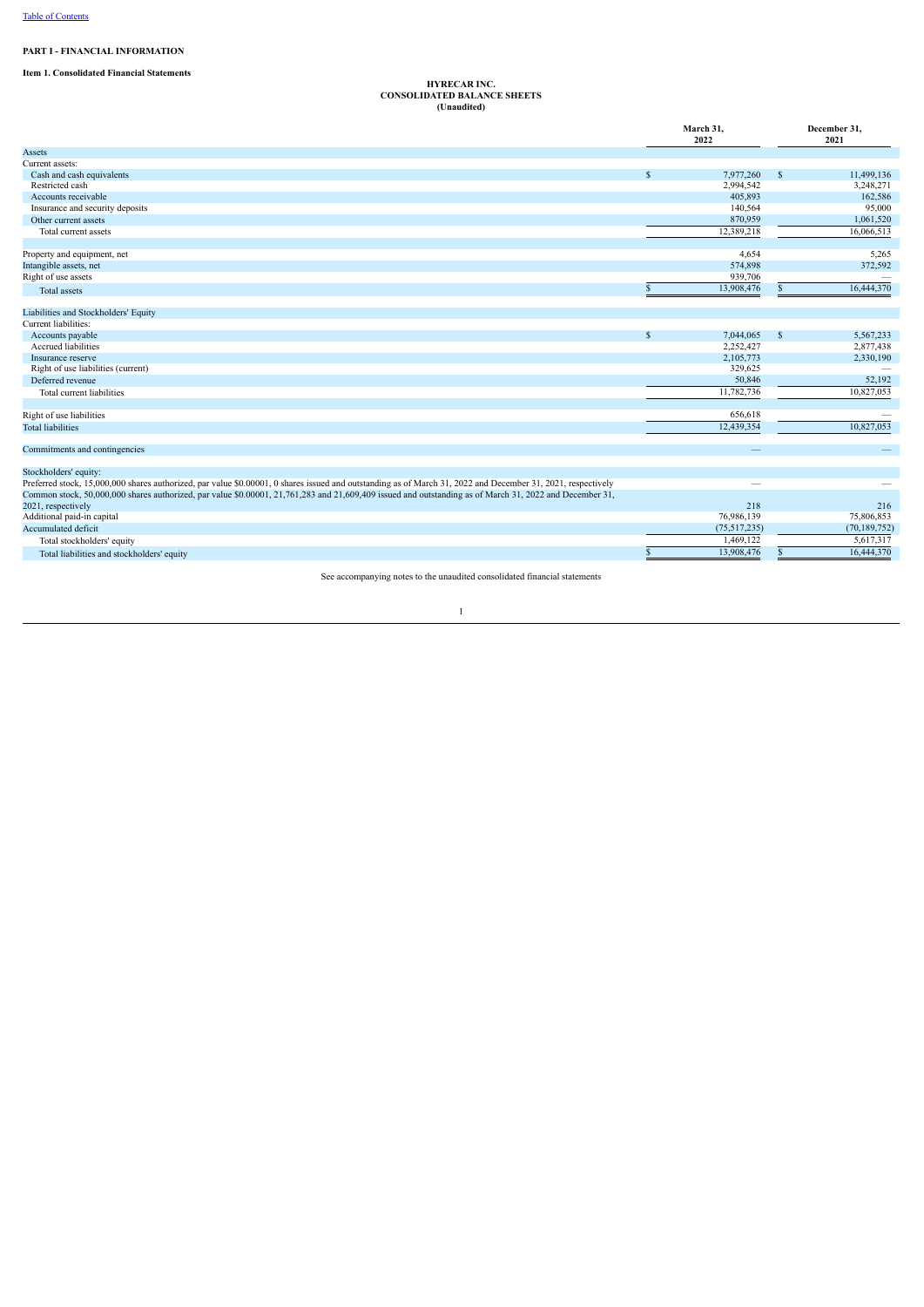# **HYRECAR INC. CONSOLIDATED STATEMENTS OF OPERATIONS (Unaudited)**

<span id="page-4-0"></span>

|                                                         | <b>Three Months Ended</b><br>March 31,<br>2022 | <b>Three Months Ended</b><br>March 31,<br>2021 |
|---------------------------------------------------------|------------------------------------------------|------------------------------------------------|
| <b>Net Revenue</b>                                      | 9,550,592<br>S                                 | 7,448,400<br><sup>\$</sup>                     |
| Cost of revenue                                         | 6,603,621                                      | 4,716,150                                      |
| Gross profit                                            | 2,946,971                                      | 2,732,250                                      |
| <b>Operating Expenses:</b>                              |                                                |                                                |
| General and administrative                              | 4,546,350                                      | 5,704,453                                      |
| Sales and marketing                                     | 2,227,456                                      | 2,707,191                                      |
| Research and development                                | 1,503,810                                      | 1,526,718                                      |
| Total operating expenses                                | 8,277,616                                      | 9,938,362                                      |
| Operating loss                                          | (5,330,645)                                    | (7,206,112)                                    |
| Other (income) expense                                  |                                                |                                                |
| Interest expense                                        | 288                                            | 1,906                                          |
| Other income                                            | (3, 450)                                       | (1, 483)                                       |
| Total other (income) expense                            | (3,162)                                        | 423                                            |
| Loss before provision for income taxes                  | (5,327,483)                                    | (7,206,535)                                    |
| Provision for income taxes                              |                                                |                                                |
| Net loss                                                | (5,327,483)                                    | (7,206,535)<br>S                               |
| Weighted average shares outstanding - basic and diluted | 21,747,675                                     | 19,234,382                                     |
| Weighted average net loss per share - basic and diluted | (0.24)                                         | (0.37)                                         |

See accompanying notes to the unaudited consolidated financial statements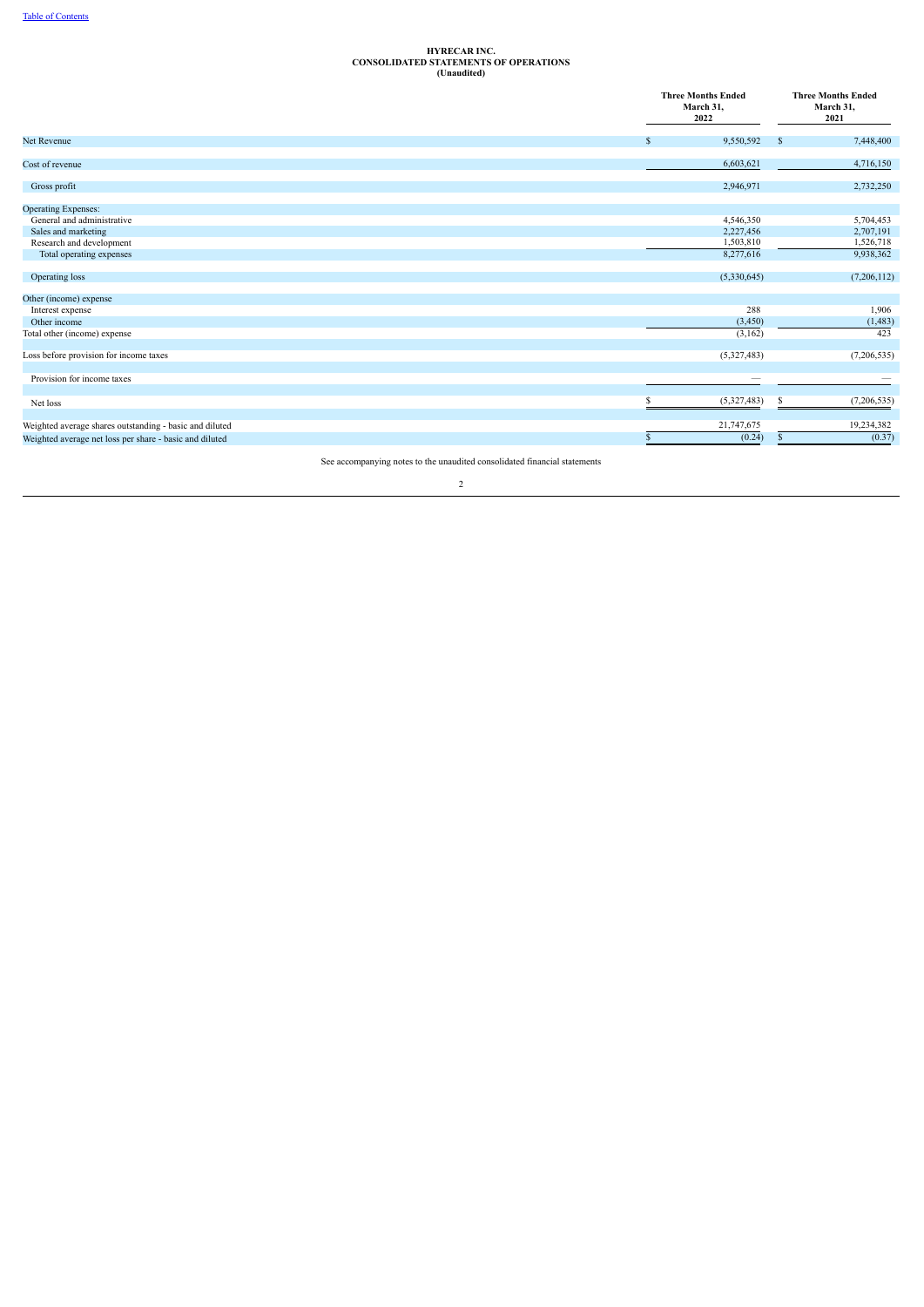# **HYRECAR INC. CONSOLIDATED STATEMENTS OF STOCKHOLDERS' EQUITY (DEFICIT) (Unaudited)**

<span id="page-5-0"></span>

|                                                 |                          | <b>Preferred Stock</b>   |                          | <b>Common Stock</b>      | <b>Additional</b><br>Paid-in | Subscription<br>Receivable -<br><b>Related</b> | Accumulated              | <b>Total</b><br>Stockholders' |
|-------------------------------------------------|--------------------------|--------------------------|--------------------------|--------------------------|------------------------------|------------------------------------------------|--------------------------|-------------------------------|
|                                                 | <b>Shares</b>            | Amount                   | <b>Shares</b>            | Amount                   | Capital                      | Party                                          | Deficit                  | <b>Equity (Deficit)</b>       |
| December 31, 2020                               |                          |                          | 17,741,713               | 77                       | 39,725,445                   |                                                | (44, 236, 035)           | (4,510,413)                   |
| Stock option compensation                       |                          | $-$                      | $\overline{\phantom{0}}$ |                          | 6,647                        | —                                              |                          | 6,647                         |
| Restricted stock unit compensation              |                          | $\overline{\phantom{0}}$ | $\qquad \qquad -$        |                          | 3,761,027                    |                                                | $\overline{\phantom{0}}$ | 3,761,027                     |
| Warrants exercised for cash                     | $-$                      | $-$                      | 20,232                   |                          | 64,539                       | —                                              |                          | 64,540                        |
| Warrants exercised - cashless                   |                          | $\overline{\phantom{0}}$ | 61,484                   | —                        |                              |                                                | $\overline{\phantom{0}}$ |                               |
| Common stock issued for cash                    | $-$                      |                          | 2,530,000                | 25                       | 29,727,475                   | —                                              |                          | 29,727,500                    |
| Offering costs                                  | $\overline{\phantom{a}}$ | –                        | $\overline{\phantom{0}}$ | $\overline{\phantom{0}}$ | (2,126,305)                  |                                                |                          | (2,126,305)                   |
| Net loss                                        | $\overline{\phantom{a}}$ | —                        |                          |                          |                              |                                                | (7,206,535)              | (7,206,535)                   |
| March 31, 2021 (unaudited)                      |                          |                          | 20,353,429               | 203                      | 71,158,828                   | –                                              | (51, 442, 570)           | 19,716,461                    |
| December 31, 2021                               |                          |                          | 21,609,409               | 216<br><b>S</b>          | 75,806,853<br>-8             | - \$                                           | (70, 189, 752)           | 5,617,317<br>-8               |
| Restricted stock unit compensation              |                          | $-$                      |                          | —                        | 1,179,288                    |                                                |                          | 1,179,288                     |
| Shares issued for vested restricted stock units |                          | $\overline{\phantom{0}}$ | 151,874                  | $\sim$                   | (2)                          | $\qquad \qquad -$                              | $\overline{\phantom{0}}$ | $\sim$                        |
| Net loss                                        |                          |                          |                          |                          |                              | —                                              | (5,327,483)              | (5,327,483)                   |
| March 31, 2022 (unaudited)                      |                          |                          | 21,761,283               | 218                      | 76,986,139                   |                                                | (75,517,235)             | 1,469,122                     |

See accompanying notes to the unaudited consolidated financial statements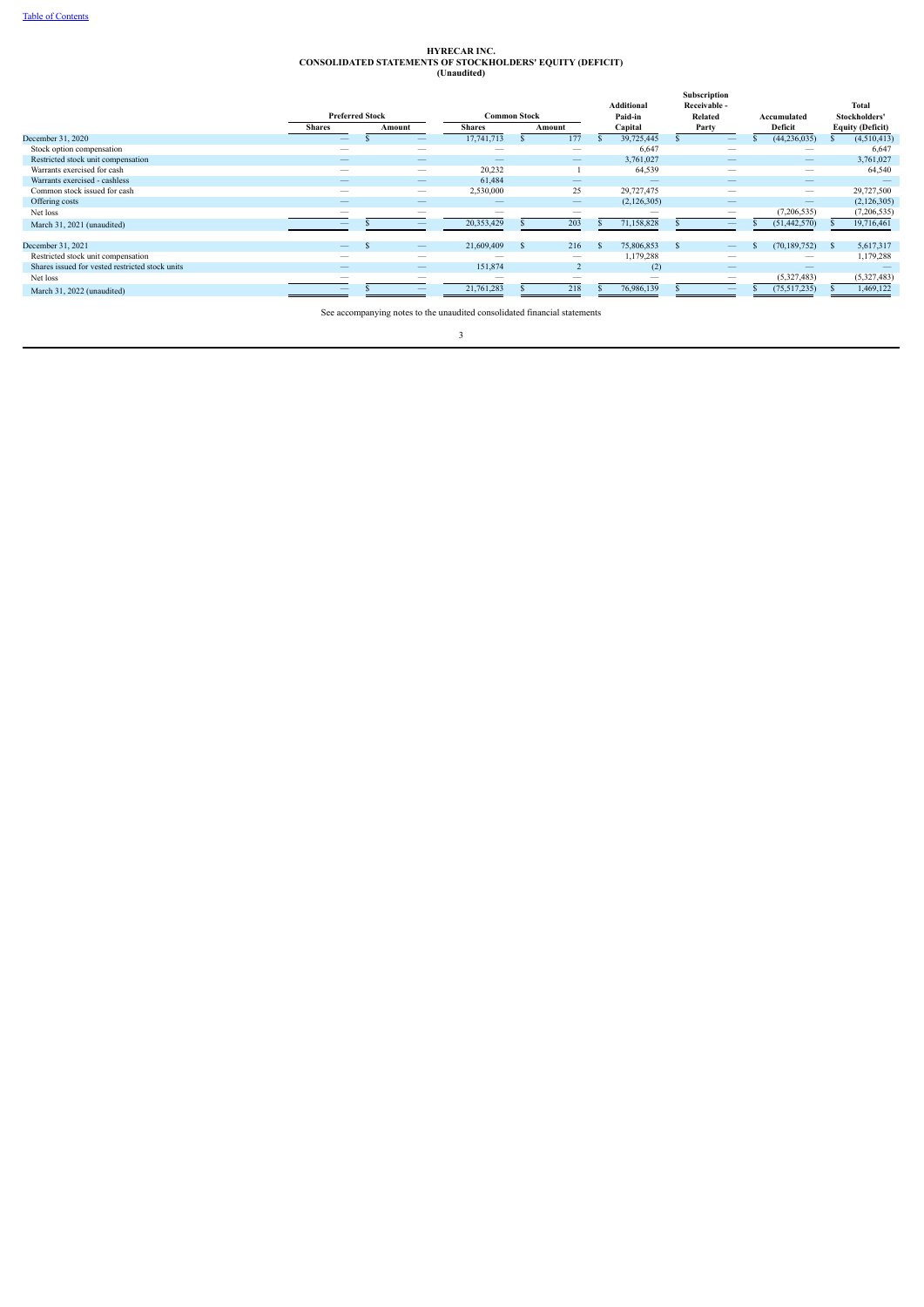# **HYRECAR INC. CONSOLIDATED STATEMENTS OF CASH FLOWS (Unaudited)**

<span id="page-6-0"></span>

|                                                                                                 |              | <b>Three Months Ended</b><br>March 31,<br>2022 | <b>Three Months Ended</b><br>March 31,<br>2021 |  |
|-------------------------------------------------------------------------------------------------|--------------|------------------------------------------------|------------------------------------------------|--|
| <b>CASH FLOWS FROM OPERATING ACTIVITIES:</b>                                                    |              |                                                |                                                |  |
| Net loss                                                                                        | \$           | (5,327,483)<br>-S                              | (7,206,535)                                    |  |
| Adjustments to reconcile net loss to net cash used in operating activities:                     |              |                                                |                                                |  |
| Depreciation and amortization                                                                   |              | 6,767                                          | 19,270                                         |  |
| Stock-based compensation                                                                        |              | 1,179,288                                      | 3,767,674                                      |  |
| Changes in operating assets and liabilities:                                                    |              |                                                |                                                |  |
| Accounts receivable                                                                             |              | (243, 307)                                     | (23, 461)                                      |  |
| Insurance and Security deposits                                                                 |              | (45, 564)                                      | (1,000,000)                                    |  |
| Other current assets                                                                            |              | 190,561                                        | (235, 287)                                     |  |
| Right of use assets                                                                             |              | (939,706)                                      |                                                |  |
| Accounts payable                                                                                |              | 1,476,832                                      | 1,808,861                                      |  |
| <b>Accrued liabilities</b>                                                                      |              | (625, 011)                                     | (3,532,625)                                    |  |
| Insurance reserve                                                                               |              | (224, 417)                                     | (365,905)                                      |  |
| Right of use liabilities (current)                                                              |              | 329,625                                        |                                                |  |
| Deferred revenue                                                                                |              | (1,346)                                        | (16,003)                                       |  |
| Right of use liabilities                                                                        |              | 656,618                                        |                                                |  |
| Net cash used in operating activities                                                           |              | (3, 567, 143)                                  | (6,784,011)                                    |  |
| <b>CASH FLOWS FROM INVESTING ACTIVITIES:</b>                                                    |              |                                                |                                                |  |
| Purchase of intangible assets                                                                   |              | (208, 462)                                     |                                                |  |
| Net cash used in investing activities                                                           |              | (208, 462)                                     |                                                |  |
| <b>CASH FLOWS FROM FINANCING ACTIVITIES:</b>                                                    |              |                                                |                                                |  |
| Proceeds from sale of common stock                                                              |              |                                                | 29,727,500                                     |  |
| Offering costs associated with public offering                                                  |              |                                                | (1,680,284)                                    |  |
| Proceeds from exercise of warrants                                                              |              |                                                | 64,540                                         |  |
| Net cash provided by financing activities                                                       |              |                                                | 28,111,756                                     |  |
|                                                                                                 |              |                                                |                                                |  |
| Increase (decrease) in cash, cash equivalents and restricted cash                               |              | (3,775,605)                                    | 21,327,745                                     |  |
| Cash, cash equivalents and restricted cash                                                      |              |                                                |                                                |  |
| Cash, cash equivalents and restricted cash - beginning of period                                |              | 14,747,407                                     | 4,923,515                                      |  |
| Cash, cash equivalents and restricted cash - end of period                                      |              | 10,971,802<br>S                                | 26,251,260                                     |  |
|                                                                                                 |              |                                                |                                                |  |
| Reconciliation of cash, cash equivalents and restricted cash to the consolidated balance sheets |              |                                                |                                                |  |
| Cash and cash equivalents                                                                       | $\mathbb{S}$ | $\mathbf{\hat{s}}$<br>7,977,260                | 25,499,635                                     |  |
| Restricted cash                                                                                 |              | 2,994,542                                      | 751.625                                        |  |
| Total cash, and cash equivalents and restricted cash to the consolidated balance sheets         | \$           | 10,971,802<br>$\mathcal{S}$                    | 26,251,260                                     |  |
|                                                                                                 |              |                                                |                                                |  |
| Supplemental disclosures of cash flow information:<br>Cash paid for:                            |              |                                                |                                                |  |
| Interest expense                                                                                | S            | <sup>\$</sup><br>-                             |                                                |  |
| Income taxes                                                                                    |              | 800<br>\$                                      |                                                |  |
| Non-cash investing and financing activities:                                                    |              |                                                |                                                |  |
| Offering costs within accounts payable                                                          |              |                                                | 446,021                                        |  |
| Reclass of prior year offering costs                                                            |              |                                                | 33,164                                         |  |
| Right of use asset and liability                                                                |              | 997,109                                        |                                                |  |
|                                                                                                 |              |                                                |                                                |  |
| See accompanying notes to the unaudited consolidated financial statements                       |              |                                                |                                                |  |

See accompanying notes to the unaudited consolidated financial statements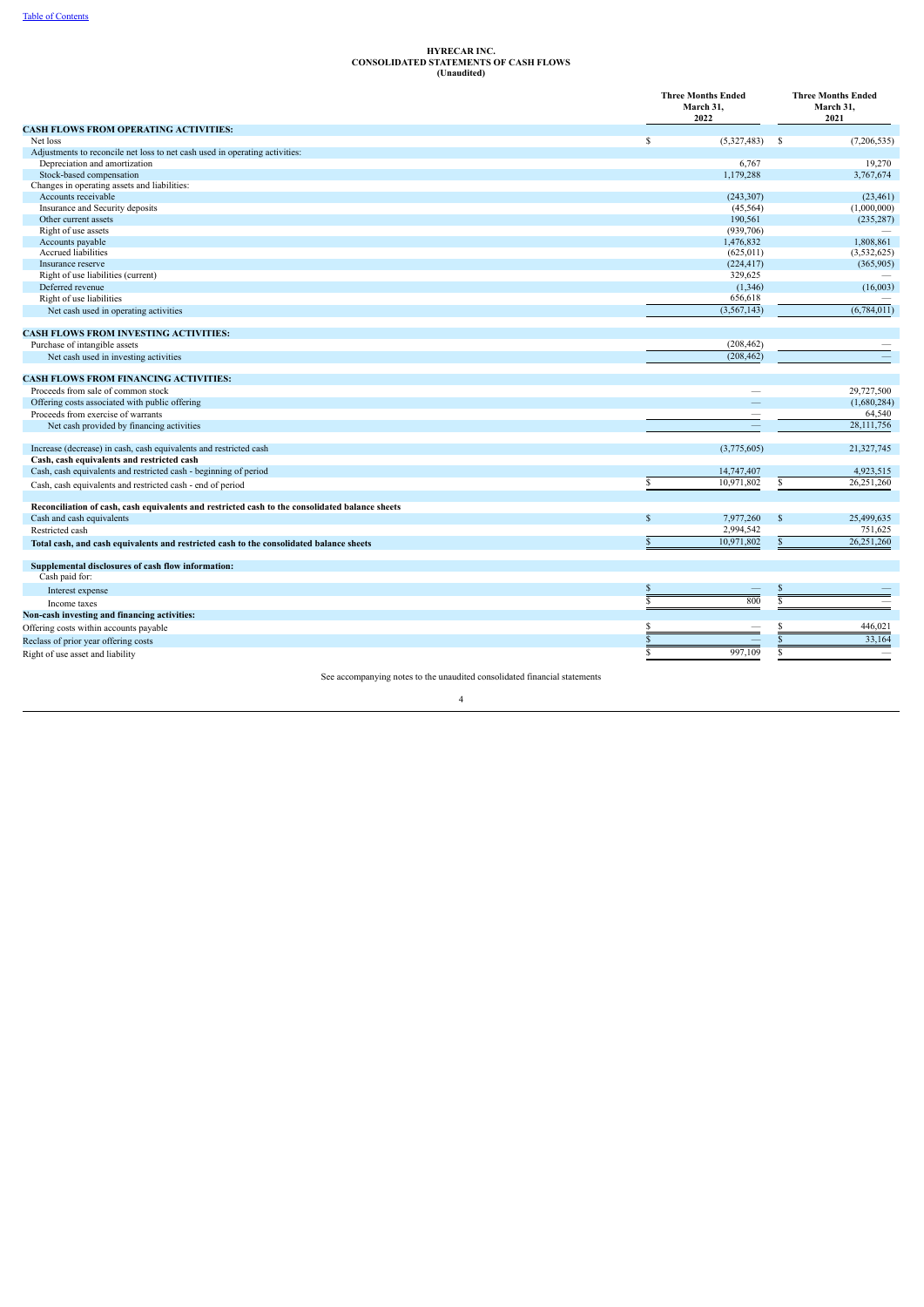# <span id="page-7-0"></span>**NOTE 1** – **DESCRIPTION OF BUSINESS AND BASIS OF PRESENTATION**

# *Organization and Description of Business*

HyreCar Inc. (which may be referred to herein as "HyreCar," the "Company," "we," "us" or "our") was incorporated on November 24, 2014 ("Inception") in the State of Delaware. The Company's headquarters are located in Los Angeles, California. The Company operates a web-based marketplace that allows car and fleet owners to rent their cars to Uber, Lyft and other gig economy service drivers safely, securely and reliably. The consolidated statements of HyreCar Inc. are prepared in accordance with accounting principles generally accepted in the United States of America (" U.S. GAAP").

*Strategic Partnership, Automobile Liability Insurance Program, Uber Agreement and At-The-Market Of ering*

On January 28, 2021, the Company announced a new and expanded strategic partnership with AmeriDrive Holdings ("AmeriDrive") intended to create a national network of vehicle supply and fleet maintenance operations. In connection therewith, the Company entered into a Collateral Pledge Agreement ("Agreement") with Cogent Bank assigning all right, title and interest in a Company deposit account of \$750,000 plus 5% fees to secure a revolvin the same terms. Further on November 4, 2021, the Company expanded its partnership with Cogent and AmeriDrive in an effort to help drive additional car supply to the Company's platform. As part of the agreement, the Company agreed to increase the collateral held by Cogent bank by \$1,500,000 (now \$3,000,000 in total) in exchange for a credit line increase to expand AmeriDrive's vehicle fleet contributed exclusively to the Company platform.

On May 20, 2021, the Company renewed its Automobile Liability Insurance Program with Apollo 1969 of Lloyd's until 2023 at our current rates, providing stable predictable insurance pricing for the next two years. Further, the Company has completed integration with Sedgwick, a leading insurance claim processing partner for many companies in rideshare transportation and food delivery.

On July 26, 2021, the Company entered into a certain Vehicle Rental Strategic Relationship Agreement with Uber Technologies, Inc. to become an official vehicle solution provider on the Uber platform for both electric vehicles and internal combustion engine vehicles. We are currently piloting the vehicle solutions program with Uber and refining the terms of the program as we gather additional performance data.

On November 9, 2021, the Company entered into an Equity Offering Sales Agreement (the "ATM Agreement"), with D.A. Davidson & Co. and Northland Securities, Inc. (collectively, the "Agents"), pursuant to which each Agent acts as the Company's sales agents with respect to the offer and sale from time to time of common stock having an aggregate gross sales price of up to \$50.0 million in "at-the market-offerings", as defined in Rule 41 the Securities Act, and pursuant to a registration statement on Form S-3 that was previously declared effective by the SEC.

# *Basis of Presentation*

The accompanying unaudited consolidated financial statements have been prepared in accordance with "U.S. GAAP" and include the accounts of the Company. All significant intercompany balances and transactions have been eliminated.

The consolidated balance sheet as of December 31, 2021 included herein was derived from the audited financial statements as of that date. The accompanying unaudited interim consolidated financial statements have been prepa position, results of operations, stockholders' equity, and cash flows for the periods presented, but are not necessarily indicative of the results of operations to be anticipated for any future annual or interim period. Th Form 10-K.

#### **NOTE 2** – **SUMMARY OF SIGNIFICANT ACCOUNTING POLICIES**

*Management's Plans*

We have incurred operating losses since inception and historically relied on equity financing for working capital. Throughout the next 12 months, the Company intends to fund its operations through revenue from operations, current cash reserves and through equity/debt financial instruments including the available ATM Agreement. The estimated cash flows combined with opportunities to access capital lead us to believe the Company will have suf resources to operate its business.

Based on the tight current car supply environment reflected by used car prices up 14% YoY as of April 2022 and up about 60% higher than April 2019, according to Barron's, our main concern remains the supply of vehicles to the platform to satisfy latent driver demand and our strategic direction reflects that need. In addition to pursuing traditional organic car listings, we have been exploring partnerships and investments to continue expandi commercial car supply to the platform from strategic partners, such as our agreement with AmeriDrive and Cogent Bank. Management is focused on driving scale through those partnerships to accelerate cash flow break even for HyreCar. Most recently however, based on Cox Automotive's Manheim used car price index, early 2022 trends seem to indicate some relief with used vehicle prices gradually decreasing by ~7% from January to April 2022.

#### *Use of Estimates*

The preparation of consolidated financial statements and accompanying notes in conformity with U.S. GAAP requires management to make certain estimates and assumptions that affect the reported amounts of assets and ilabilit significant intercompany accounts and transactions are eliminated upon consolidation.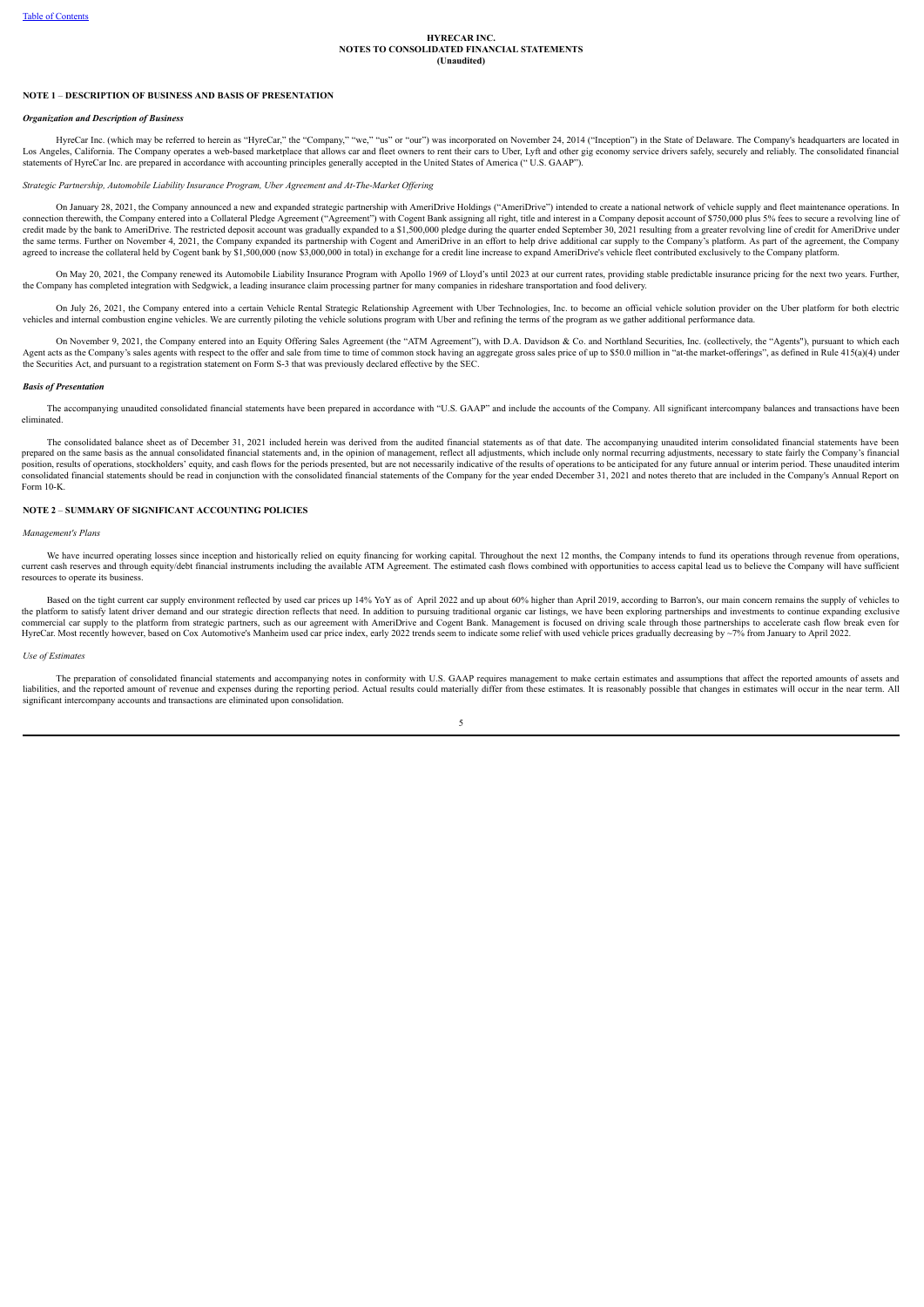The Company's most significant estimates and judgments involve recognition of revenue and estimates for insurance reserves, and the measurement of the Company's stock-based compensation.

# *Fair Value of Financial Instruments*

Fair value is defined as the exchange price that would be received for an asset or paid to transfer a liability (an exit price) in the principal or most advantageous market for the asset or liability in an orderly transact unobservable inputs by requiring that the most observable inputs be used when available. Observable inputs are inputs that market participants would use in valuing the asset or liability and are developed based on market d may be used to measure fair value:

Level 1 - Observable inputs that reflect quoted prices (unadjusted) for identical assets or liabilities in active markets.

Level 2 - Include other inputs that are directly or indirectly observable in the marketplace.

Level 3 - Unobservable inputs which are supported by little or no market activity.

The fair value hierarchy also requires an entity to maximize the use of observable inputs and minimize the use of unobservable inputs when measuring fair value.

Fair-value estimates discussed herein are based upon certain market assumptions and pertinent information available to management as of March 31, 2022 and December 31, 2021. The respective carrying value of certain onbalance-sheet financial instruments approximated their fair values. These financial instruments include cash and cash equivalents, accounts payable, and accrued liabilities. Fair values for these items were assumed to appr

#### *Cash and Cash Equivalents*

For purpose of the consolidated statement of cash flows, the Company considers institutional money market funds and all highly liquid debt instruments purchased with an original maturity of three months or less to be cash equivalents.

# *Restricted Cash*

Restricted cash consist primarily of amounts held in a restricted bank account at Cogent Bank as collateral for the amount pledged by the Company to secure a revolving line of credit made by Cogent Bank to AmeriDrive, as well as escrow accounts held for our insurance claims processing partner to pay out claims in a timely fashion.

# *Accounts Receivable*

Accounts receivable are reported net of allowance for expected losses. It represents the amount management expects to collect from outstanding balances. Differences between the amount due and the amount management expects of \$50,833 and \$50,079, respectively.

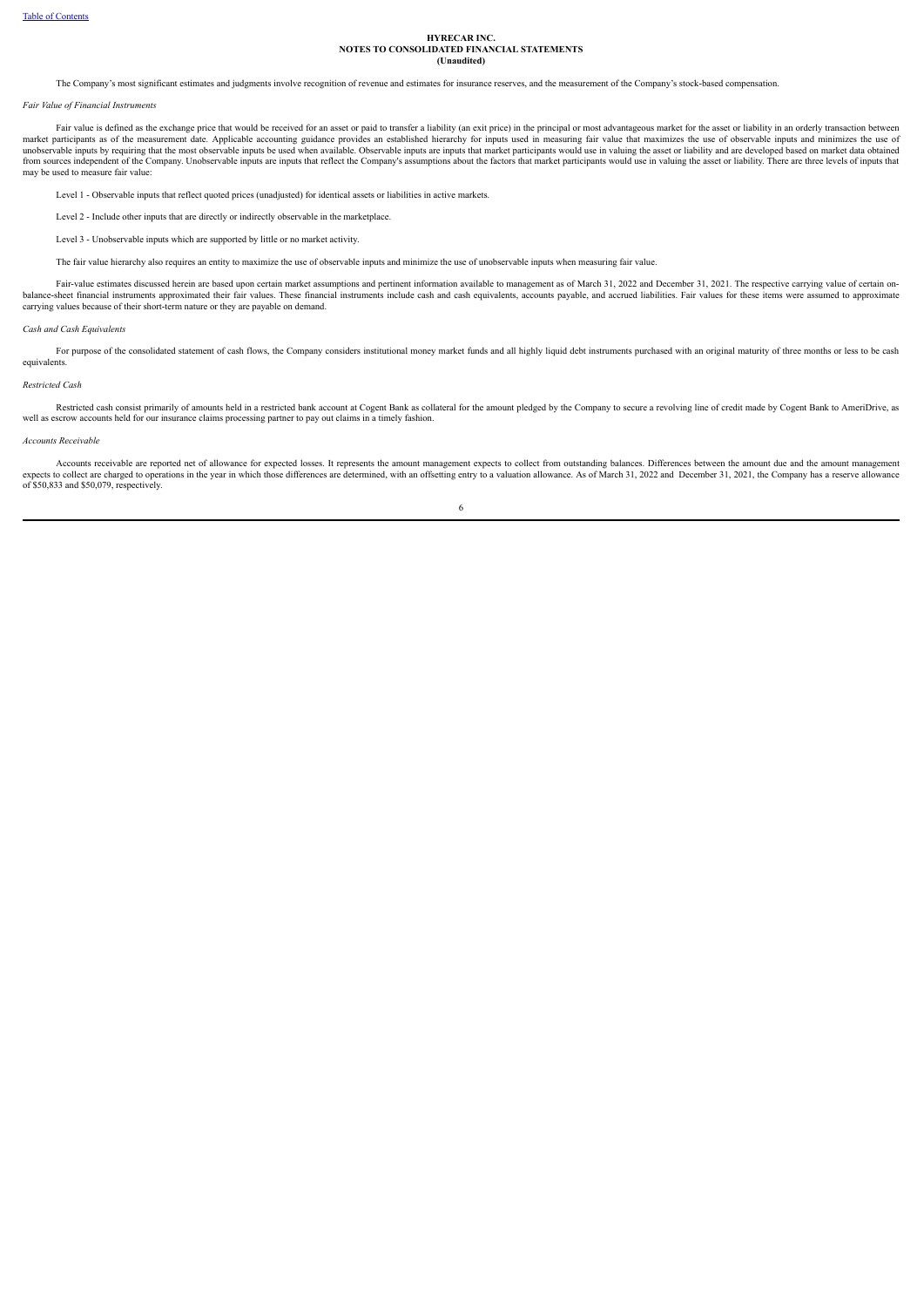#### *Insurance Reserve and Insurance Deposits*

The Company records a loss reserve for physical damage and other liability coverage caused to owner vehicles up to the Company's insurance deductibles or relevant limits. This reserve represents an estimate for both report accidents, claims not yet paid, and claims incurred but not yet reported and are recorded on a non-discounted basis. The lag time in reported claims for physical damage is minimal and as such represents a low risk of unrep being excluded from the loss reserve assessment. The adequacy of the reserve is monitored quarterly and is subject to adjustment in the future based upon changes in claims experience, including the number of incidents for Company is ultimately responsible and changes in the cost per claim, or changes to the Company's insurance policy which dictates what amounts of a claim will be paid by the Company. Effective March 1, 2021, the Company ent into a two-year claim adjusting agreement with Sedgwick which included an escrow account requirement of \$1,750,000 to be held by Sedgwick for claim payments. This escrow account is replenished by the Company on a quarterly accompanying consolidated balance sheets, related to the estimated loss reserve, where the expense is included in costs of revenue.

Effective May 15, 2021, the Company entered into a new policy term for its automobile liability insurance program. As part of this program the Company has paid deposit premiums of \$1,500,000 and \$250,000 for the primary and excess, respectively which will be available to offset premiums due during the final quarter or offset past due premiums during the policy period. In addition, effective June 15, 2021, a separate primary automobile lia

While certain liability claims may take several years to completely settle, the Company's liability exposure limit is generally met in the near term. Due to our limited operational history, the Company makes certain assump based on both currently available information to estimate the insurance reserves as well as third party claims adjuster data provided on existing claims. A number of factors can affect the actual cost of a claim, including time the claim remains open, economic and healthcare cost trends, venue, and the results of similar litigation. Furthermore, claims may emerge in future periods for events that occurred in a prior period that differs from Accordingly, actual losses may vary significantly from the estimated amounts reported in the consolidated financial statements. Reserves are reviewed quarterly and adjusted as necessary as experience develops or new inform becomes known. However, ultimate results may differ from the Company's estimates, which could result in losses over the Company's reserved amounts. Such adjustments are recorded in costs of revenue.

The Company has analyzed, reviewed and made adjustments to the claims settlement process and related processing guidelines during the quarters ended September 30, 2021 and December 31, 2021 which reduced insurance claims costs going forward. We will continue to monitor the claims process and claims portfolio to make future adjustments, to our processes that will further improve our claims adjusting performance.

#### *Revenue Recognition*

The Company generates the majority of its revenue from its car sharing marketplace platform that connects vehicle owners and drivers and the related insurance issued for each rental. Vehicle owners and drivers agree to ter of service with the Company in order to use the HyreCar platform and enter into a rental contract that governs each rental. In entering into a rental agreement, the driver is charged in a single transaction: the base renta contract. HyreCar retains 15%-30% of the base rental fee by offering physical damage protection plans and remits the remaining portion to the vehicle owner. The 10%-20% fee collected from the driver and 15-30% retained fro owner are considered "Transaction Fees" and recorded on a net basis as described below. The Company recognizes revenue daily during the rental periods as the Company is required to maintain insurance underlying the transac

The Company also recognizes revenue from other sources such as referrals, motor vehicle record fees (application fees), late rental fees, and other fees charged to drivers in specific situations

In applying the guidance of Accounting Standards Codification ("ASC") 606, the Company (i) identifies the contract with the customer, (ii) identifies the performance obligations in the contract, (iii) determines the transa

Refunds may occur when the driver returns the owner vehicle early based on the terms of the original contract or cancels the rental prior to completing the exchange. In limited circumstances, the Company provides contingen consideration in the form of a rebate that is redeemable only if the customer completes a specific level of transaction over a specific time period. In such cases, the rebate or refund obligation is recognized as a reducti Company defers revenue in all instances when the earnings process is not yet complete.

The following is a breakout of revenue components by subcategory for the three months ended March 31, 2022 and 2021.

|                                   | <b>Three Months Ended</b><br>March 31,<br>2022 | <b>Three Months Ended</b><br>March 31,<br>2021 |  |  |
|-----------------------------------|------------------------------------------------|------------------------------------------------|--|--|
| Insurance and administration fees | 5,145,271                                      | 3,748,199                                      |  |  |
| Transaction fees                  | 4,044,139                                      | 3,416,721                                      |  |  |
| Other fees                        | 472,276                                        | 331,327                                        |  |  |
| Incentives and rebates            | (111,094)                                      | (47, 847)                                      |  |  |
| Net revenue                       | 9,550,592                                      | 7,448,400                                      |  |  |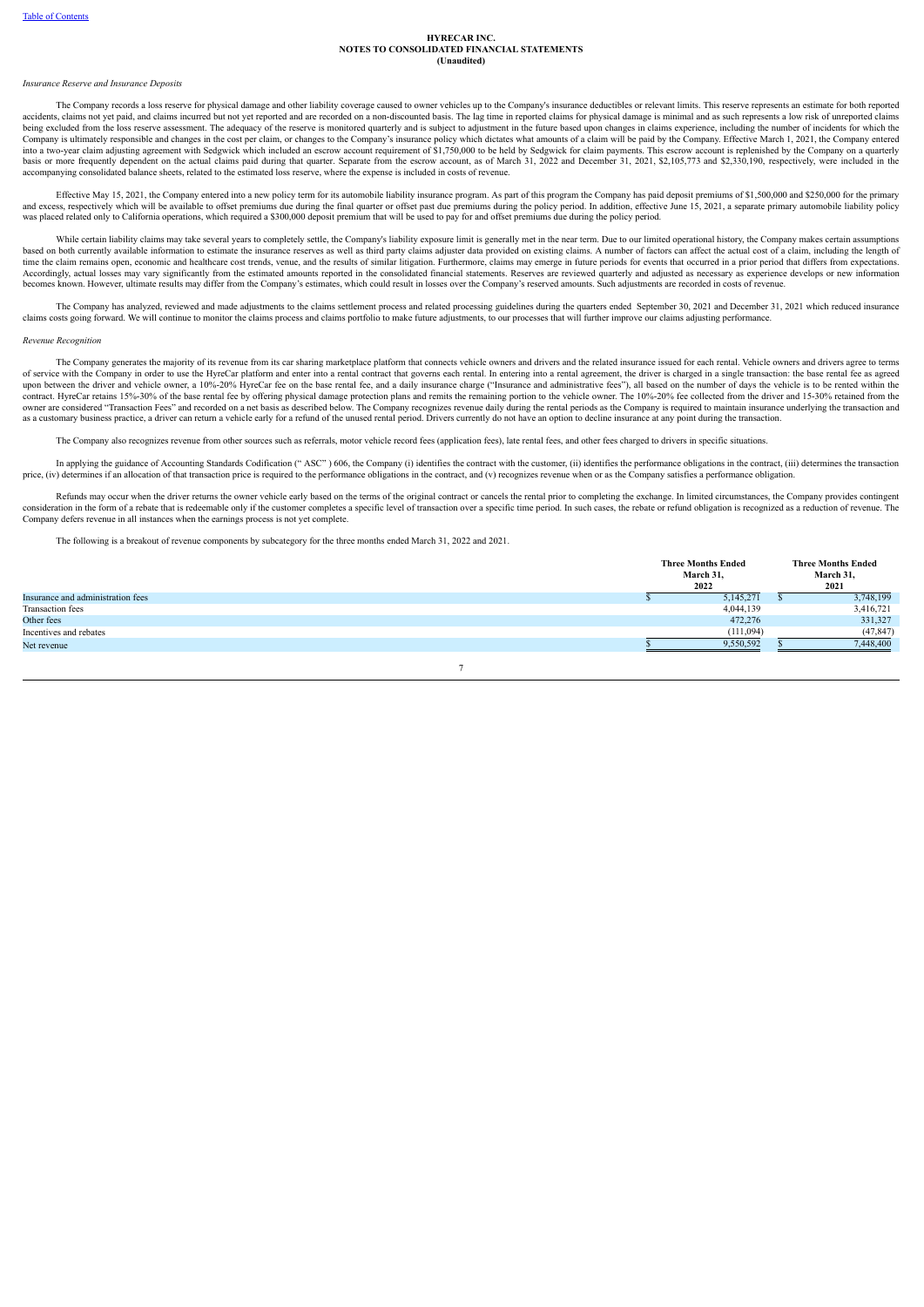# *Principal Agent Considerations*

The Company evaluates our service offerings to determine if we are acting as the principal or as an agent, which we consider in determining if revenue should be reported gross or net. One of our primary revenue sources is transaction fee made from a confirmed booking of a vehicle on our platform. Key indicators that we evaluate to reach this determination include:

- the terms and conditions of our contracts;
- whether we are paid a fixed percentage of the arrangement's consideration or a fixed fee for each transaction;
- the party which sets the pricing with the end-user, has the credit risk and provides customer support; and
- the party responsible for delivery/fulfillment of the product or service to the end consumer.

We have determined we act as the agent in the transaction for vehicle bookings (Transaction Fees), as we are not the primary obligor of the arrangement and receive a fixed percentage of the transaction. Therefore, revenue recognized on a net basis.

For other fees such as insurance, referrals, and motor vehicle records (application fees) we have determined revenue should be recorded on a gross basis. In such arrangements, the Company sets pricing, has risk of economic

# $Cost$  *of*  $Revenu$

Cost of revenue primarily include direct fees paid for insurance to cover the vehicle driver and owner, insurance claim payments and estimated liabilities based on the policy in effect at the time of loss, merchant process

#### *Advertising*

The Company expenses the cost of advertising and marketing as incurred. Advertising and marketing expenses were \$710,562 and \$582,244 for the three months ended March 31, 2022 and 2021, respectively.

# *Research and Development*

We incur research and development costs during the process of researching and developing our technologies and future offerings. Our research and development costs consist primarily of non-capitalized development and maintenance costs. We expense these costs as incurred unless such costs qualify for capitalization under applicable guidance.

# *Stock-Based Compensation*

The Company accounts for stock awards issued under ASC 718, Compensation – Stock Compensation. Under ASC 718, stock-based compensation cost is measured at the grant date, based on the estimated fair value of the award. Stock-based compensation is recognized as expense over the employee's requisite vesting period and over the nonemployee's period of providing goods or services. The fair value of each stock option or warrant award i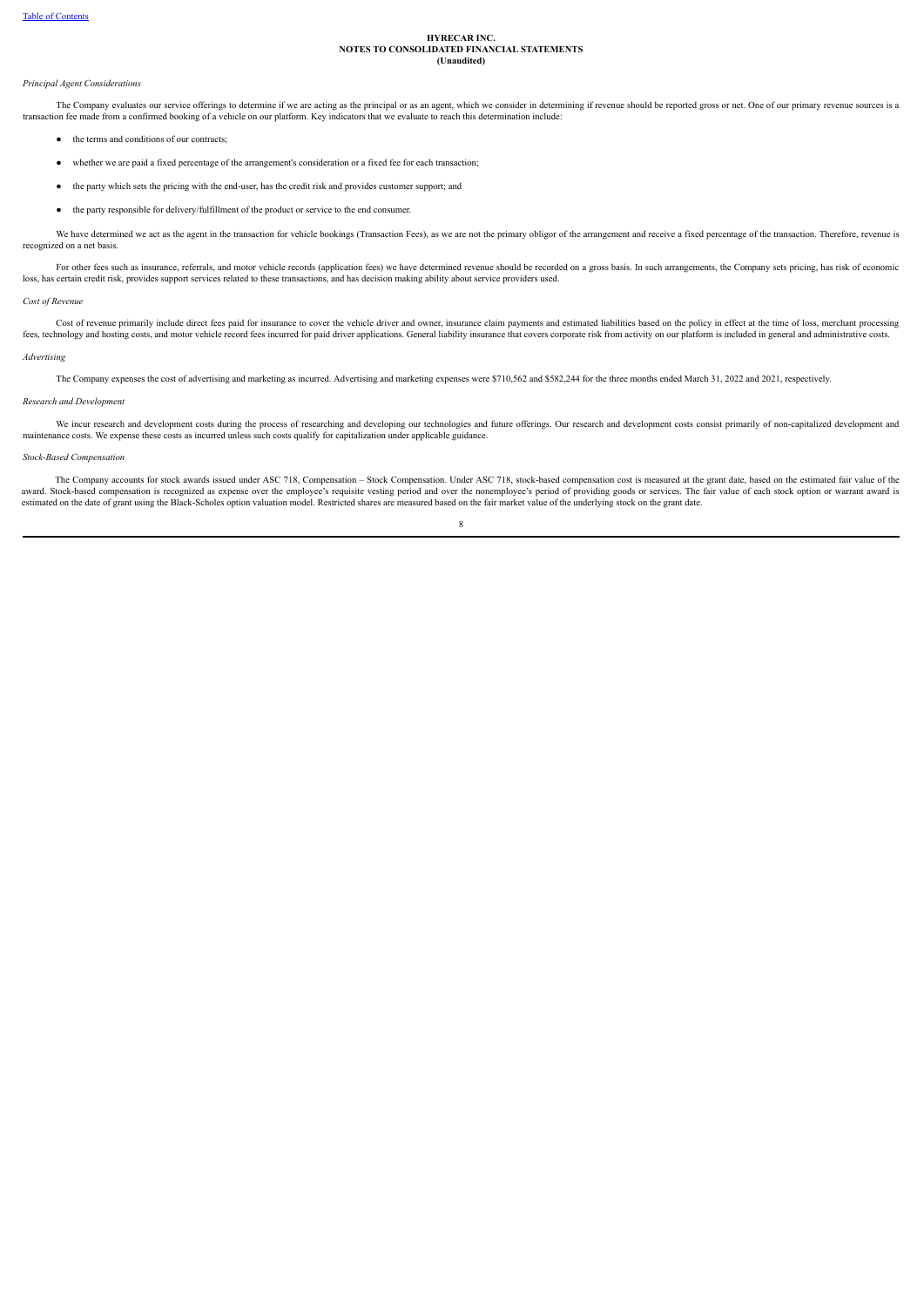Stock-based compensation is included in the consolidated statements of operations as follows:

|                            | <b>Three Months Ended</b><br>March 31,<br>2022 | <b>Three Months Ended</b><br>March 31,<br>2021 |           |  |
|----------------------------|------------------------------------------------|------------------------------------------------|-----------|--|
| General and administrative | 645,906                                        |                                                | 2,405,436 |  |
| Sales and marketing        | 400,194                                        |                                                | 664,463   |  |
| Research and development   | 133,188                                        |                                                | 697,775   |  |
|                            | 1,179,288                                      |                                                | 3,767,674 |  |
|                            |                                                |                                                |           |  |

*Loss per Common Share*

The Company presents basic loss per share ("EPS") and diluted EPS on the face of the consolidated statements of operations. Basic loss per share is computed as net loss divided by the weighted average number of common shar 2022 and 2021, there were 680,255 and 251,846 options and warrants excluded, and 780,602 and 789,289 restricted stock units excluded, respectively.

*Concentration of Credit Risk*

The Company maintains its cash with a major financial institution located in the United States of America which it believes to be credit worthy. Balances are insured by the Federal Deposit Insurance Corporation up to \$250,000. At times, the Company maintains balances in excess of the federally insured limits.

#### *Other Concentrations*

The Company has historically relied on a single insurance broker and one to two underwriters at any given time to provide all automobile insurance on vehicles rentals on the HyreCar platform. There are multiple brokers and carriers who issue this type of insurance coverage, and the Company is regularly reviewing leading insurers in the transportation and mobility sectors as this is an important part of our operations. The Company does not be

# *New Accounting Standards*

In February 2016, the Financial Accounting Standards Board ("FASB") issued Accounting Standards Update ("ASU") No. 2016-02, Leases (Topic 842), specifying the accounting for leases, which supersedes the leases requirements in Topic 840, Leases. The objective of Topic 842 is to establish the principles that lessees and lessors shall apply to report useful information to users of consolidated financial statements about the amount, uncertainty of cash flows arising from a lease. Lessees are permitted to make an accounting policy election to not recognize the asset and liability for leases with a term of twelve months or less. Lessors' accounting is l expedients. This guidance is effective for fiscal years, and interim periods within those fiscal years, beginning after December 15, 2021 for emerging growth companies, with early adoption permitted. The Company has review Contingencies for breakdown of lease Liability for the term of the lease.

In December 2019, the FASB issued guidance that simplifies the accounting for income taxes by removing certain exceptions in existing guidance and improves consistency in application by clarifying and amending existing gui permitted, including adoption in any interim period. An entity that elects to early adopt the amendments in an interim period should reflect any adjustments as of the beginning of the annual period that includes that inter all amendments must be adopted in the same period. The Company has reviewed the provisions of the new standard, but it is not expected to have a significant impact on the Company.

 $\overline{9}$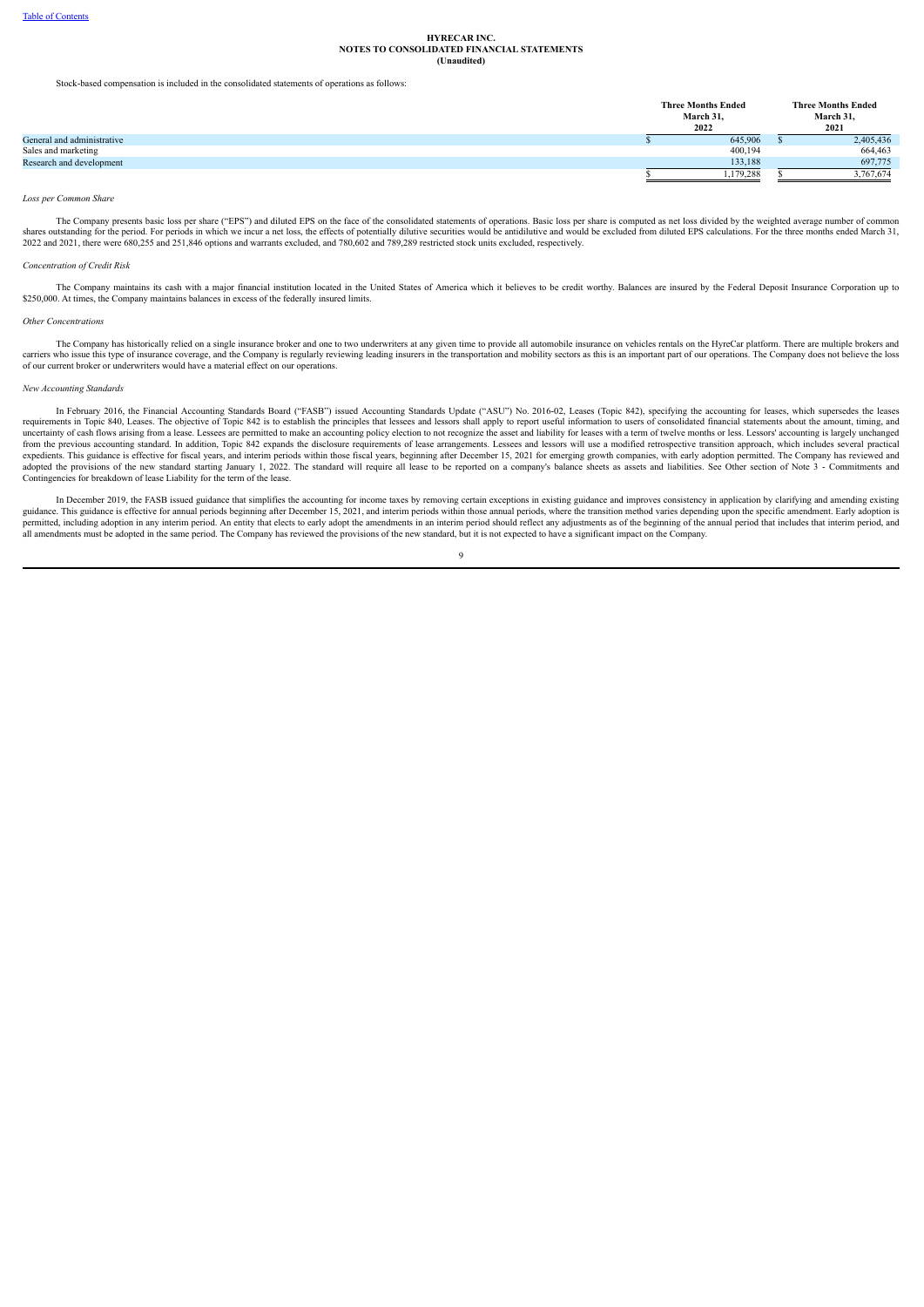The FASB issues ASUs to amend the authoritative literature in ASC. There have been several ASUs to date, including those above, that amend the original text of ASC. Management believes that those issued to date either (i) provide supplemental guidance, (ii) are technical corrections, (iii) are not applicable to us or (iv) are not expected to have a significant impact our consolidated financial statements.

#### **NOTE 3** – **COMMITMENTS AND CONTINGENCIES**

# *Settlement and Legal*

On August 27, 2021, a putative securities class action complaint captioned Baron v. Hyrecar Inc. et al., Case No. 21-cv-06918, was filed in the United States District Court for the Central District of California against th Company; its Chief Executive Officer, Joseph Furnari; and its former Chief Financial Officer, Robert Scott Brogi. This action asserts claims and seeks damages for alleged violations of sections 10(b) and 20(a) of securitie Inc. to serve as Lead Plaintiff. Lead Plaintiff then filed an amended complaint (the "First Amended Complaint"). The First Amended Complaint alleged that defendants made material misrepresentations or failed to disclose ma facts that, among other things, the Company had materially understated its expenses and insurance reserves in coordination with a third-party adjuster which Lead Plaintiff alleged was conflicted. On December 27, 2021, the and the individual defendants moved to dismiss the First Amended Complaint, arguing that Lead Plaintiff failed to adequately plead that any of the Company's public statements were materially false or misleading, or that de acted with scienter- meaning defendants either knew those statements were false or were deliberately reckless to their truth or falsity at the time they were made. On February 16, 2022, the Court (Hon. Percy Anderson) gran defendants' motion to dismiss on the basis that Lead Plaintiff failed to adequately plead any of defendants' statements were materially false or misleading. Because the Court ruled that Lead Plaintiff did not sufficiently Court did not address the additional arguments regarding scienter at the time. The Court permitted Lead Plaintiff leave to amend its complaint. Plaintiff filed its Second Amended Complaint on March 21, 2022. The Second Ame Complaint asserts the same violations of the Exchange Act and Rule 10b-5, again alleging, among other things, HyreCar made materially false or misleading statements related to its first quarter 2021 reserves, and by extens misstated expenses and revenues. On April 4, 2022, the Company and individual defendants moved to dismiss the Second Amended Complaint on the basis that Plaintiff failed to plead sufficient facts that would cure the defici Company's chances of success on the merits are still uncertain and any possible loss or range of loss cannot be reasonably estimated.

#### *Other*

In November 2021, the Company entered into a lease in Los Angeles, California commencing January 1, 2022, with the ability to occupy the facility in January 2022. The lease term is 48 months from the commencement date.<br>The ancillary fees for building services and shared expenses. In accordance with ASC 842 mentioned above, the Company will record a Right to Use asset account and Lease Liability account for \$997,109 as of January 1, 2022 (the

We connect drivers and vehicle owners in many tax jurisdictions throughout the United States. After the Supreme Court of the United States decision in South Dakota v. Wayfair Inc. (Wayfair) in June 2018, states commenced enacting laws that would require certain online sellers to collect sales and use tax despite not having a physical presence in the buyer's state. In response to Wayfair, or otherwise, states or local governments may adopt, enforce, laws requiring us to calculate, collect, and remit taxes on sales in their jurisdictions. A successful assertion by one or more states requiring us to collect taxes could result in tax liabilities, including taxes to-peer vehicle rental activities and will implement required collection and remittance procedures if and when we believe we would become subject to such regulations.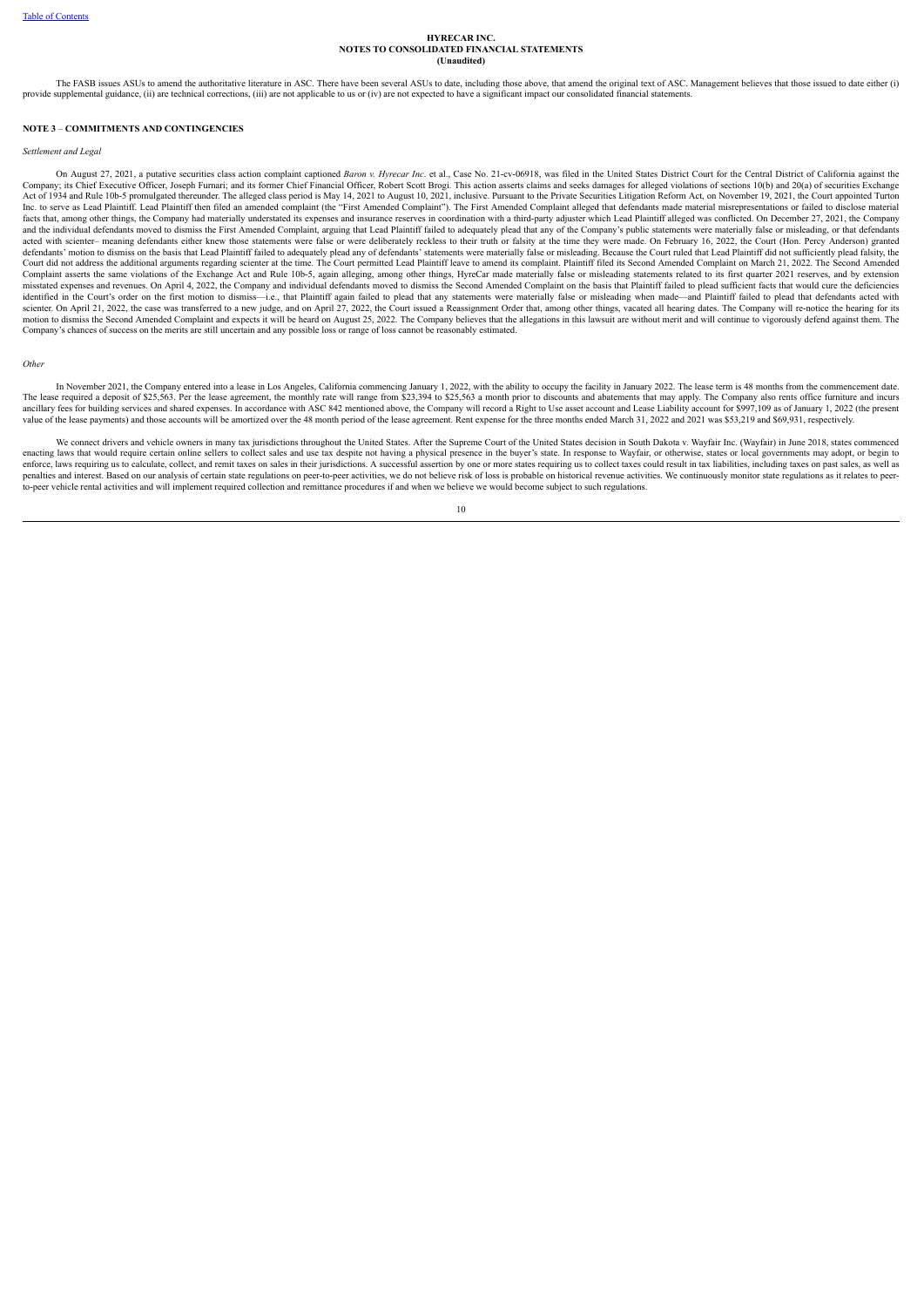# **NOTE 4** – **DEBT AND LIABILITIES**

# *Accrued Liabilities*

A summary of accrued liabilities as of March 31, 2022 and December 31, 2021 is as follows:

|                           |  | March 31,<br>2022 | December 31,<br>2021 |  |  |
|---------------------------|--|-------------------|----------------------|--|--|
| Accrued payables          |  | 1,129,393         | 1,737,473            |  |  |
| Insurance premiums        |  | 401,360           | 333,493              |  |  |
| Driver deposit            |  | 369,326           | 336,787              |  |  |
| Payroll tax liabilities   |  | 301,502           | 417,493              |  |  |
| Other accrued liabilities |  | 50,846            | 52,192               |  |  |
| Accrued liabilities       |  | 2,252,427         | 2,877,438            |  |  |

As of March 31, 2022, the accrued payables amounted to \$1,129,393, which consists of incurred but not invoiced business expenditures including legal fees, professional services and other operational expenditures. As of Mar

# **NOTE 5** – **STOCKHOLDERS' EQUITY (DEFICIT)**

*Common Stock*

The Company is authorized to issue 50,000,000 shares of common stock, \$0.00001 par value per share.

*Stock Options*

In 2016, the Board of Directors adopted the HyreCar Inc. 2016 Incentive Plan (the "2016 Plan"). The 2016 Plan provides for the grant of equity awards to qualified personnel, including stock options, restricted stock, stock appreciation rights, and restricted stock units to purchase shares of common stock. The 2016 Plan is administered by the Board of Directors, and expires ten years after adoption, unless terminated earlier by the Board of D Company does not currently utilize the 2016 Plan for equity award grants.

In 2018, the Board of Directors adopted the HyreCar Inc. 2018 Incentive Plan (the "2018 Plan"). The 2018 Plan provides for the grant of equity awards to acquire shares of common stock. Three million shares of common<br>stock unless terminated earlier by the Board.

In 2021, the Board of Directors adopted the HyreCar Inc. 2021 Incentive Plan (the "2021 Plan"). The 2021 Plan provides for the grant of equity awards to acquire shares of common stock. Three million shares of common stock were initially reserved for issuance under the 2021 Plan, with the share reserve number subject to increases that occur starting in 2024. The 2021 Plan is administered by the Board of Directors, and expires ten years after

No stock options were granted during the three months ended March 31, 2022 and 2021. Stock-based compensation expense for the vesting of stock options for the three months ended March 31, 2022 and 2021 was immaterial. As of March 31, 2022, there is no remaining stock-based compensation expense as all options are fully vested.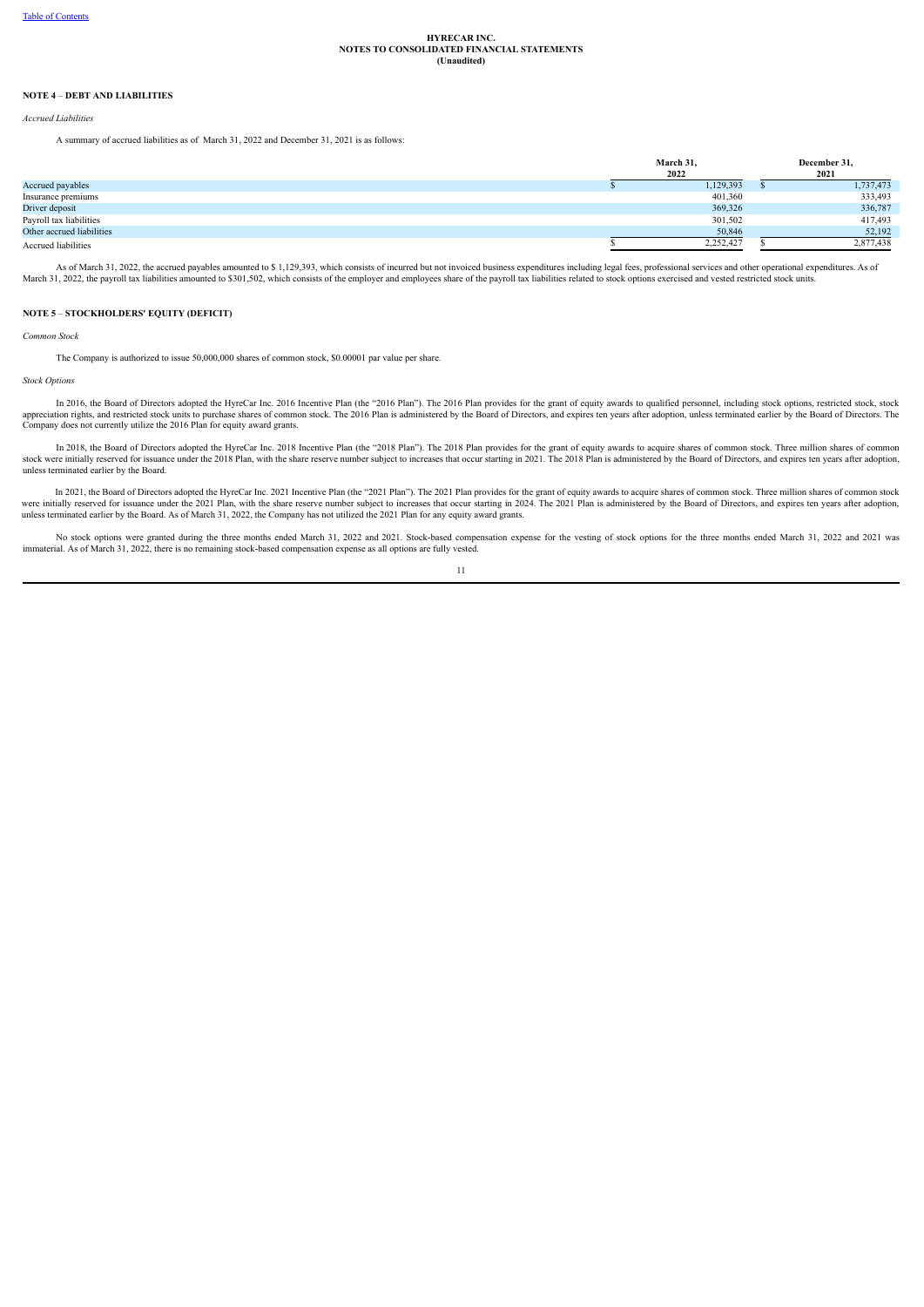*Restricted Stock Units and Shares Issued for Services*

A summary of activity with our restricted stock units ("RSUs") for the three months ended March 31, 2022 is as follows:

|                                  |                  | Weighted average grant date |
|----------------------------------|------------------|-----------------------------|
|                                  | Number of shares | fair value per share        |
| Unvested as of December 31, 2021 | 769,486          | 10.46                       |
| Granted                          | 221.500          | 3.30                        |
| Vested                           | (159, 134)       | 9.33                        |
| Forfeited                        | (51.250)         | 7.90                        |
| Unvested as of March 31, 2022    | 780,602          | 8.79                        |

During the three months ended March 31, 2022, the Company granted 221,500 RSUs to employees, which will vest over four years.

Stock-based compensation related to restricted stock units for the three months ended March 31, 2022 and 2021 was \$1,135,088 and \$3,761,027, respectively. As of March 31, 2022, unrecognized compensation expense related to the unvested restricted stock units is \$6,317,637 and is expected to be recognized over approximately 2.9 years.

During the three months ended March 31, 2022, the Company granted 13,000 shares of common stock as part of an employee severance agreement. The Company recognized stock-based compensation of \$44,200 based on the closing price of the Company's common stock on the date of grant.

# **NOTE 6** – **RELATED PARTY TRANSACTIONS**

*Insurance*

The president of the Company's former primary insurance broker through June 2020 is also a minority Company stockholder and holder of warrants. As of March 31, 2022 and December 31, 2021, the Company had no outstanding bal

# **NOTE 7** – **SUBSEQUENT EVENTS**

No material subsequent events have been identified as of the date of this filing.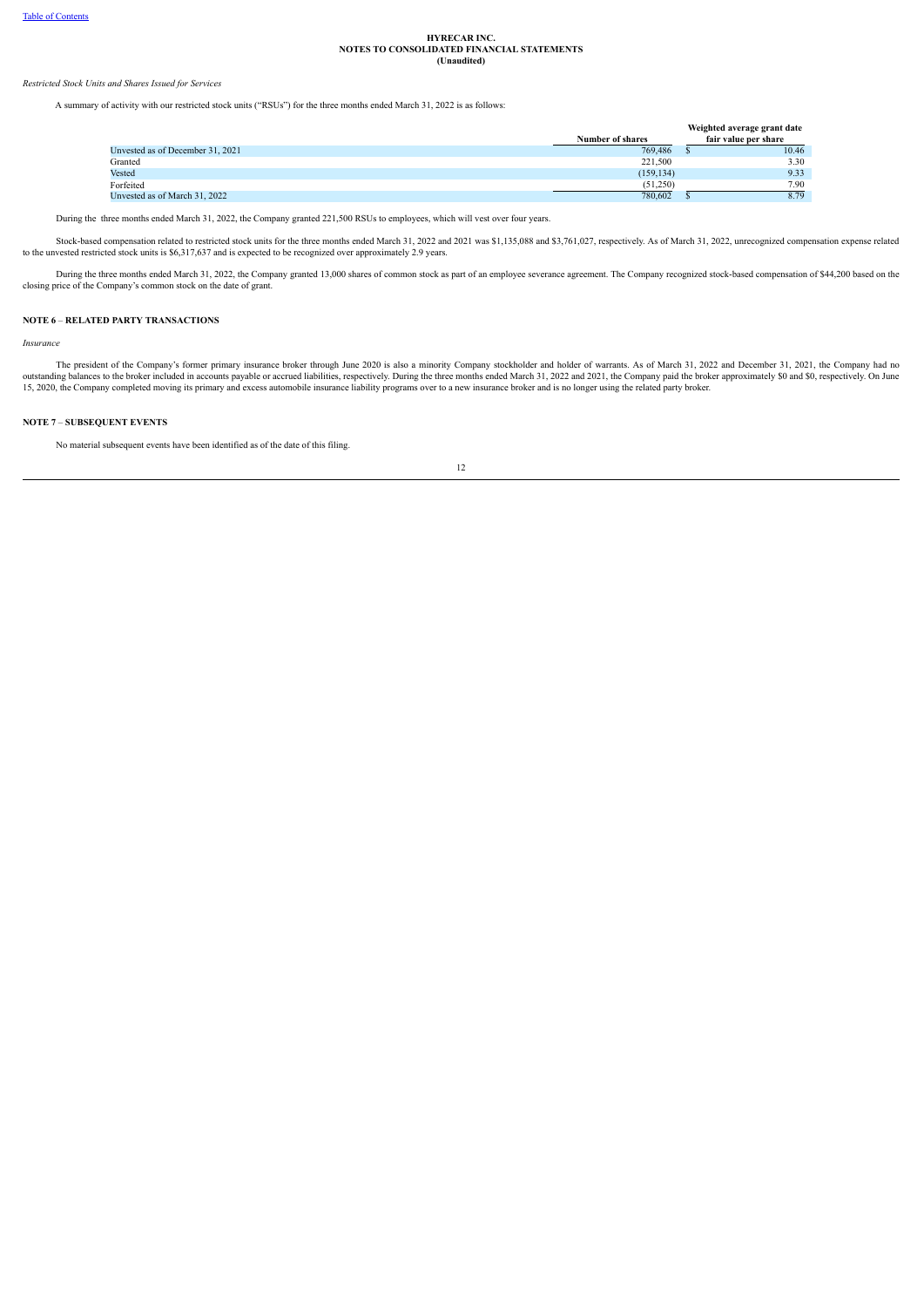# <span id="page-15-0"></span>**Item 2. Management's Discussion and Analysis of Financial Condition and Results of Operations**

The following discussion and analysis of our financial condition and results of operations should be read together with our unaudited financial statements and related notes appearing elsewhere in this Quarterly Report on Form 10-Q and our audited financial statements and related notes for the year ended December 31, 2021 included in our most recent Annual Report on Form 10-K. In addition to historical information, this discussion and analy factors that we believe could cause or contribute to these differences below and elsewhere in this Quarterly Report on Form 10-Q, particularly in the sections entitled "Risk Factors" and "Note About Forward-Looking Stateme

#### **Our Company**

We operate in the car sharing marketplace for ride sharing through our proprietary marketplace platform. The Company has established a leading presence in Transportation-as-a-Service ("TaaS") through vehicle owners and institutions, such as franchise car dealerships, independent car dealerships and rental car companies, who have been disrupted by automotive asset sharing. We are based in Los Angeles, California and car owners and drivers primarily of our vehicle rental operations in the United States.

#### **Business and Trends**

We generate revenue by taking a fee out of each rental processed on our platform. Each rental transaction represents a ride-sharing service driver (each, a "Driver") renting a car from a participating car owner (each, an "Owner"). Drivers pay a daily rental rate set by the Owner, plus a 10%-20% HyreCar Driver fee and direct daily insurance costs. Owners receive their daily rental rate minus a 15%-30% HyreCar Owner fee. For example, as of M gross billings paid by the Driver via a payment card transaction. On average approximately 77% of the daily rental is transferred to the Owner via our merchant processing partner. HyreCar earns revenue from the revenue sha insurance totaling approximately \$30 per day. Accordingly, the GAAP reportable revenue recognized by HyreCar is \$30 in this example transaction as detailed in the following table:

| <b>Daily Gross Revenue Example</b> |    | Daily Net (GAAP) Revenue Example           |  |    |
|------------------------------------|----|--------------------------------------------|--|----|
| National Average Daily Rental Rate |    | 38 HyreCar Owner Fee (~23% Average)        |  |    |
| Driver Fee                         |    | 6 HyreCar Driver Fee $(\sim 15\%$ Average) |  | 6. |
| Daily Insurance Fee                | 15 | Insurance Fee (100% of fee)                |  | 15 |
| Daily Gross Billing Paid by Driver |    | 59 Daily Average Net Revenue               |  | 30 |

During the quarter ended March 31, 2022, the Company monitored the market's competitive prices to maintain good performance levels. The dynamic pricing of the daily gross and net rental rates were adjusted depending on the months ended March 31, 2021.

Gross billings is an important measure by which we evaluate and manage our business. We define gross billings as the amount billed to Drivers, without any adjustments for amounts paid to Owners or refunds. It is important to note that gross billing is a non-GAAP measure and as such, is not recorded in our consolidated financial statements as revenue. However, we use gross billings to assess our business growth, scale of operations and our abil securities is strongly correlated to our ability to generate revenue. Gross billings may also be used to calculate net revenue margin, defined as the company's GAAP reportable revenue over gross billings. Using the definition of net revenue margin and the example above, HyreCar's net revenue margin is equal to approximately 51% (\$9,550,592 HyreCar's GAAP revenue over \$18,835,166 Total Gross Billings) for the three months ended March consolidated financial statements.

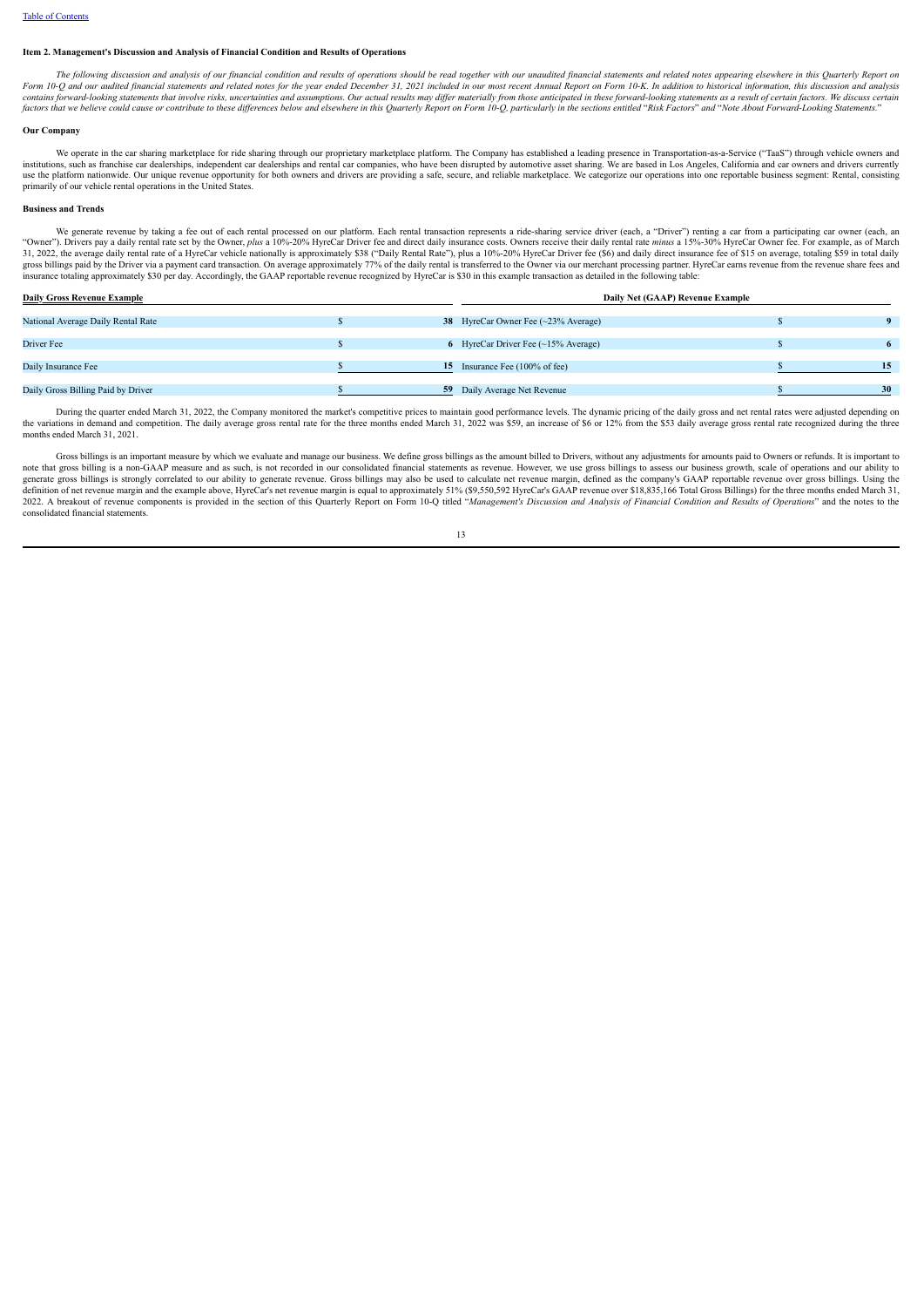# *Non-GAAP Financial Measures*

# **Gross Billings**

We define gross billings as the amount billed to Drivers, without any adjustments for amounts paid to Owners or refunds. Gross billings include transactions from both our revenues recorded on a net and a gross basis. It is important to note that gross billing is a non-GAAP measure and as such, is not recorded in our consolidated financial statements as revenue. Management believes gross billings provides useful information to investors and o operations. Gross billings may also be used to calculate net revenue margin, defined as the Company's GAAP reportable revenue over gross billings. The presentation of the non-GAAP financial measures is not intended to be considered in isolation, or as a substitute for, or superior to, the financial information prepared and presented in accordance with GAAP.

#### **Adjusted EBITDA**

Adjusted EBITDA is a key performance measure that our management uses to assess our operating performance and the operating leverage in our business, including the preparation of our annual operating budget and quarterly f investors and others in understanding and evaluating our operating results in the same manner as our management team. Because Adjusted EBITDA facilitate internal comparisons of our historical operating performance on a mor

We calculate Adjusted EBITDA as net loss, adjusted to exclude:

- other income (expense), net:
- provision for income taxes;
- depreciation and amortization;
- stock-based compensation expense; and
- prior expenses expected to be settled in stock included in liabilities.

Our definitions may differ from the definitions used by other companies and therefore comparability may be limited. In addition, other companies may not publish these or similar metrics. Furthermore, these measures have certain limitations in that they do not include the impact of certain expenses that are reflected in our consolidated statements of operations that are necessary to run our business. Thus, our Adjusted EBITDA should be con

We compensate for these limitations by providing a reconciliation of Adjusted EBITDA to the related GAAP financial measures, net loss. We encourage investors and others to review our financial information in its entirety, not to rely on any single financial measure and to view Adjusted EBITDA in conjunction with their respective related GAAP financial measures.

# **Reconciliation of Non-GAAP Financial Measures**

The following table provides a reconciliation of our GAAP reported revenue to gross billings for the three months ended March 31, 2022 and 2021:

|                                                                             | <b>Three Months Ended</b><br>March 31,<br>2022 | <b>Three Months Ended</b><br>March 31,<br>2021 |
|-----------------------------------------------------------------------------|------------------------------------------------|------------------------------------------------|
| Revenue (U.S. GAAP reported revenue)                                        | 9,550,592                                      | 7,448,400                                      |
| Add: Refunds, rebates and deferred revenue                                  | 708.987                                        | 529.324                                        |
| Add: Owner payments (not recorded in financial statements)                  | 8,575,587                                      | 8,081,050                                      |
| Gross billings (non-U.S. GAAP measure not recorded in financial statements) | 18.835.166                                     | 16.058.774                                     |

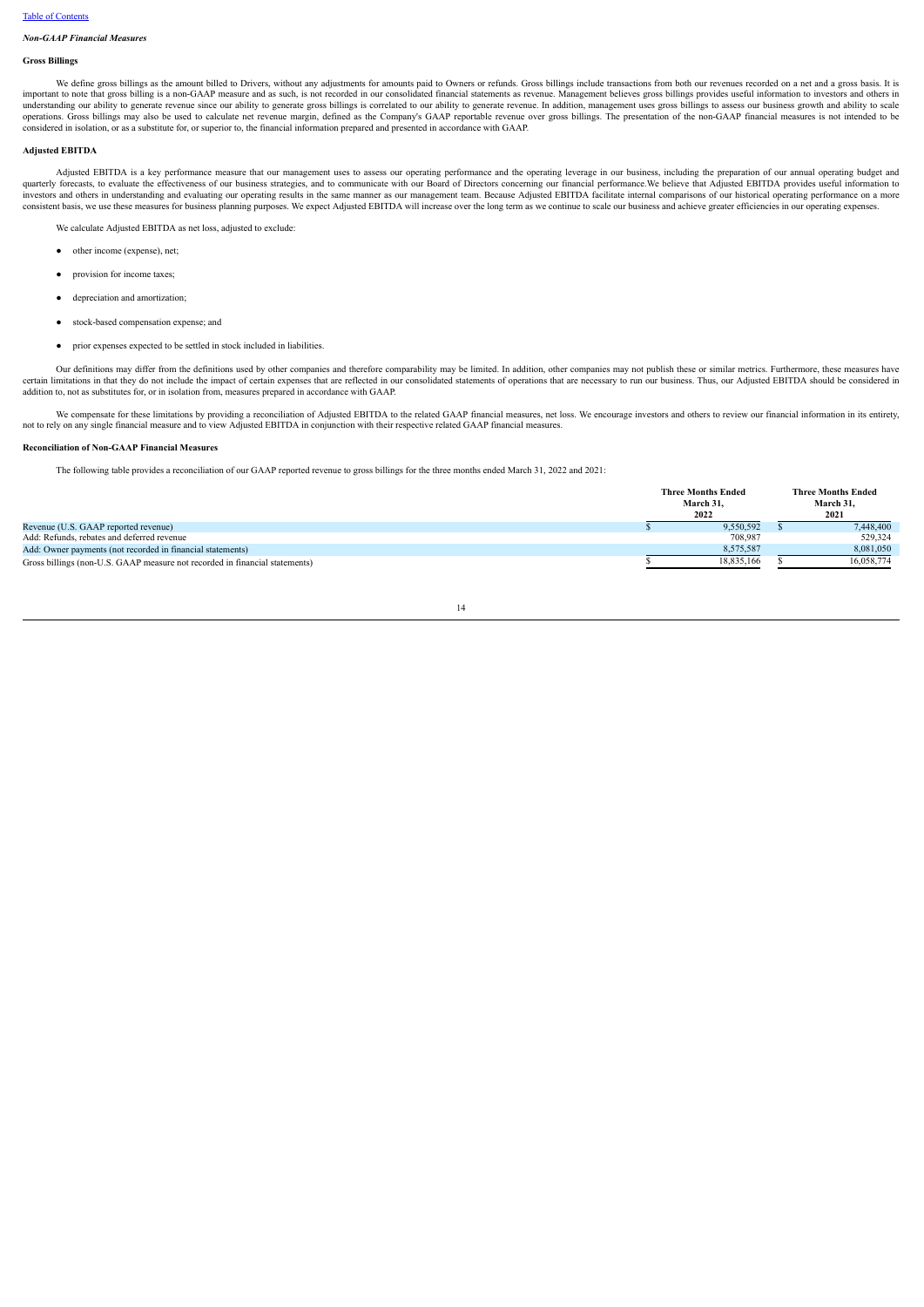#### Table of Content

The following table provides a reconciliation of net loss to Adjusted EBITDA for the three months ended March 31, 2022 and 2021:

|                                    | <b>Three Months Ended</b><br>March 31,<br>2022 | <b>Three Months Ended</b><br>March 31,<br>2021 |                          |
|------------------------------------|------------------------------------------------|------------------------------------------------|--------------------------|
| Net loss                           | (5,327,483)                                    |                                                | (7,206,535)              |
| Adjusted to exclude the following: |                                                |                                                |                          |
| Other expense (income), net        | (3,162)                                        |                                                | 423                      |
| Provision for income taxes         | $\hspace{0.05cm}$                              |                                                | $\overline{\phantom{a}}$ |
| Depreciation and amortization      | 6,767                                          |                                                | 19,270                   |
| Stock-based compensation expense   | 1,179,288                                      |                                                | 3,767,674                |
| <b>Adjusted EBITDA</b>             | (4,144,590)                                    |                                                | (3,419,168)              |

Our operating results are subject to variability due to seasonality, macroeconomic conditions such as the effects of the COVID-19 pandemic and other factors. Car rental volumes tend to be associated with travel and driving holidays, where there is an influx of Uber and Lyft demand. Thus far in 2022, we have continued to operate in an uncertain and uneven economic environment marked by heightened economic and geopolitical risks due to the COV 19 pandemic.

Our objective is to focus on strategically accelerating our growth, strengthening our position as a leading provider of vehicle rental services to ridesharing (Lyft and Uber) and delivery (Door Dash, Instacart, Postmates) continuing to enhance our customers' rental experience, and controlling costs and driving efficiency throughout the organization. We operate in a high growth industry and we expect to continue to face challenges and risks. mitigate our exposure to risks in numerous ways, including delivering upon our core strategic initiatives, continued growth of fleet levels to match changes in demand for vehicle rentals, and appropriate investments in tec

Significant changes in our results of operations for the three months ended March 31, 2022 include:

- Net rental days totaled approximately 314,000 rental days for the three months ended March 31, 2022, an increase of approximately 14,000 rental days or 4.7% over the 300,000 rental days recognized during the three months e conditions.
- Revenue totaled \$9.6 million for the three months ended March 31, 2022, an increase of \$2.2 million or 28.2% from \$7.4 million recognized during the three months ended March 31, 2021 primarily as a result of price enhancements in addition to the 4.7% increase in rental days. The daily average net rental rate for the three months ended March 31, 2022 was \$30, an increase of approximately \$6 or 24% from the \$24 daily average net<br>renta
- Cost of revenue totaled \$6.6 million for the three months ended March 31, 2022, an increase of \$1.9 million or 40.0% from \$4.7 million recognized during the three months ended March 31, 2021. The increase was primarily att
- Gross profit totaled \$2.9 million for the three months ended March 31, 2022, an increase of \$0.2 million or 7% over the \$2.7 million recognized during the three months ended March 31, 2021. The increase in gross profit was primarily attributed to favorable pricing and higher rental days partially offset by higher insurance and claims-related costs described above.
- Operating expenses, consisting of general and administrative, sales and marketing, and research and development expenses, totaled \$8.3 million for the three months ended March 31, 2022, a decrease of \$1.7 million or 17% over \$9.9 million recognized during the three months ended March 31, 2021. These savings were derived through a focus on reducing non-growth related expense, automating sales efforts and processes, lower stockbased compensation, as well as targeted headcount/payroll reductions.
- Net loss totaled \$(5.3) million for the three months ended March 31, 2022, an decrease of \$1.9 million or approximately 26% over the \$(7.2) million net loss recognized during the three months ended March 31, 2021. The decrease in net loss was primarily driven by the operating expense savings described above.
- Adjusted EBITDA (which is a non-GAAP financial measure as described above) totaled \$(4.1) million for the three months ended March 31, 2022, an increase of \$(0.7) million or 21% from \$(3.4) million recognized for the prior year quarter ended March 31, 2021.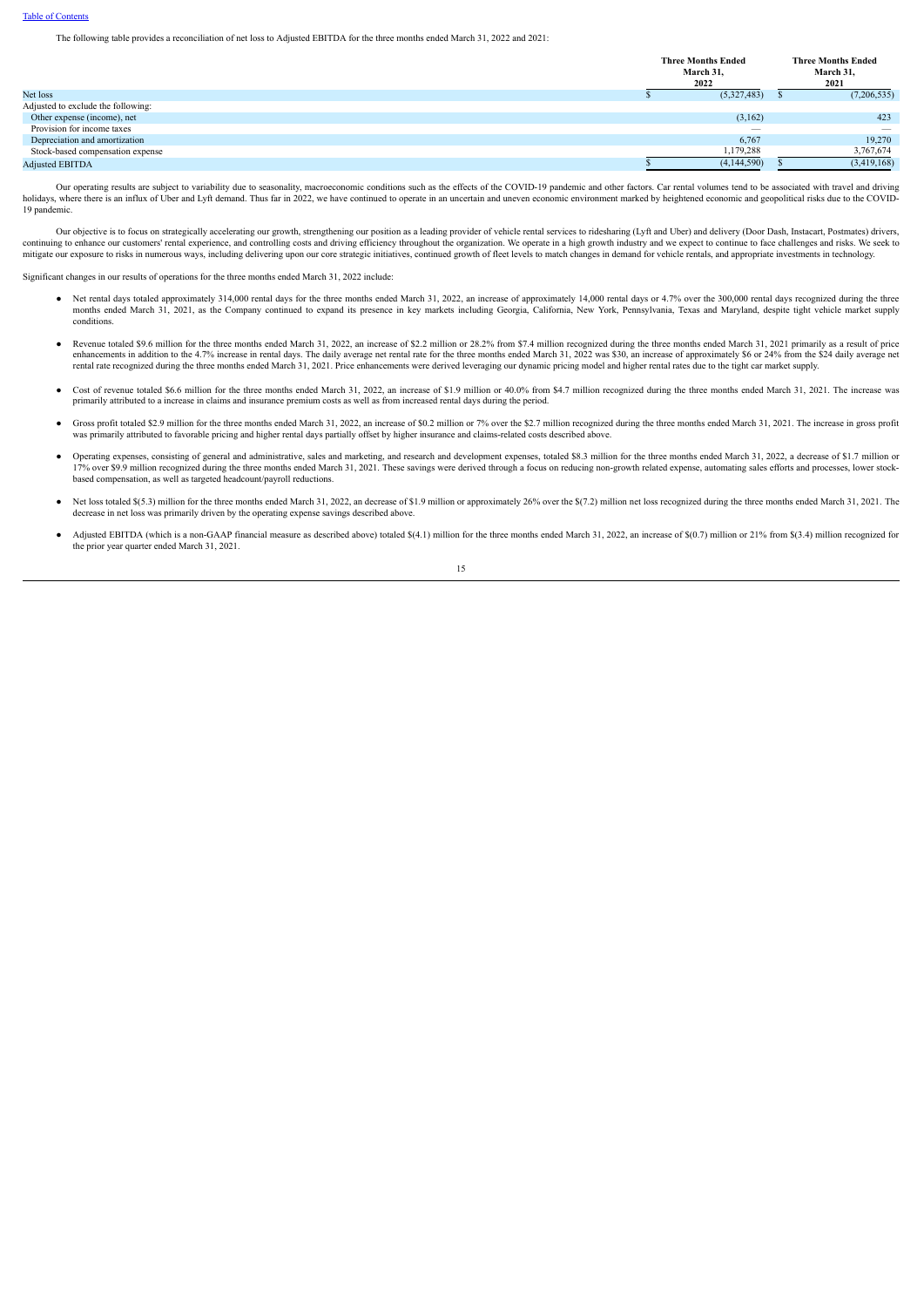# **Management's Plan**

We have incurred operating losses since Inception and historically relied on debt and equity financing for working capital. Going forward, the Company intends to fund its operations through increased revenue from operation and the funds raised through sales of its securities. We completed an underwritten public equity offering on February 9, 2021, consisting of an aggregate of 2,530,000 million shares of our common stock at a public offering

With approximately 314,000 quarterly rental days in the first quarter of 2022, our annualized rental day run rate is close to 1.3M per year. Our business model and platform allow us to potentially leverage new opportunitie create a larger market with ridesharing, food and package delivery services. Two thirds of the Drivers on our platform are now predominantly delivery oriented and the opportunity is accelerating in the local delivery as a environment. We continue to expect revenue growth during the remainder of 2022 and beyond as we continue to focus on increasing our car supply to meet the driver demand and other promotional efforts related to our car shar marketplace platform.

As part of our focus to increase car supply, the Company's strategic partnership with AmeriDrive Holdings is intended to create a national network of vehicle supply and fleet maintenance operations and is expanding our operations in the Southeast United States. On February 10, 2021, TrueCar announced a partnership with HyreCar to provide its car sharing marketplace with a modern digital car buying and trade-in solution. The TrueCar partn offers a potential way to address the automobile trade in market in a relevant and effective manner for dealers and customers. TrueCar helps create awareness that vehicle dealers can benefit from serving the TaaS industry the Company's platform. We believe both the AmeriDrive and TrueCar relationships enhance our ability to increase revenue.

Throughout the next 12 months, the Company intends to fund its operations through revenue from operations, current cash reserves and through equity/debt financial instruments including the available ATM Agreement. The estimated cash flows combined with opportunities to access capital lead us to believe the Company will have sufficient resources to operate its business. The current top 10 U.S. state markets in our geographic footprint, a volumes of quarterly rental days and net revenue from the quarters ended March 31, 2020 through March 31, 2022, is detailed below.

#### Top 10 U.S. States Market



# **Components of Our Results of Operations**

The following describes the various components that make up our results of operations, discussed below:

Revenue is earned from fees associated with matching Owners of cars that meet the strict requirements imposed by ride-sharing services such as Uber and Lyft with Drivers. A Driver will typically rent a car through one tran customer, 2) identifies the performance obligations in the contract, 3) determines the transaction price, 4) determines if an allocation of that transaction price is required to the performance obligations in the contract, revenue when or as the Company satisfies a performance obligation.

Cost of revenue primarily include direct fees paid for driver insurance, insurance claim payments based on the policy in effect at the time of loss, merchant processing fees, technology and hosting costs, and motor vehicle record fees incurred for paid driver applications.

General and administrative costs include all corporate and administrative functions that support our business. These costs also include payroll for officers and operational staff, stock-based compensation expense, consulting costs, professional fees, and other costs that are not included in cost of revenue. Research and development costs are related to activities such as user experience and user interface development, database development and and technology related expenses to research, improve, implement, or maintain technology and systems utilized throughout our enterprise. Research and development costs are expensed as incurred. Sales and marketing expenses primarily consist of personnel-related compensation costs, commissions expenses, advertising expenses, and marketing partnerships with third parties. Sales and marketing costs are expensed as incurred.

Other income/expense includes non-operating income and expenses including interest income and expense.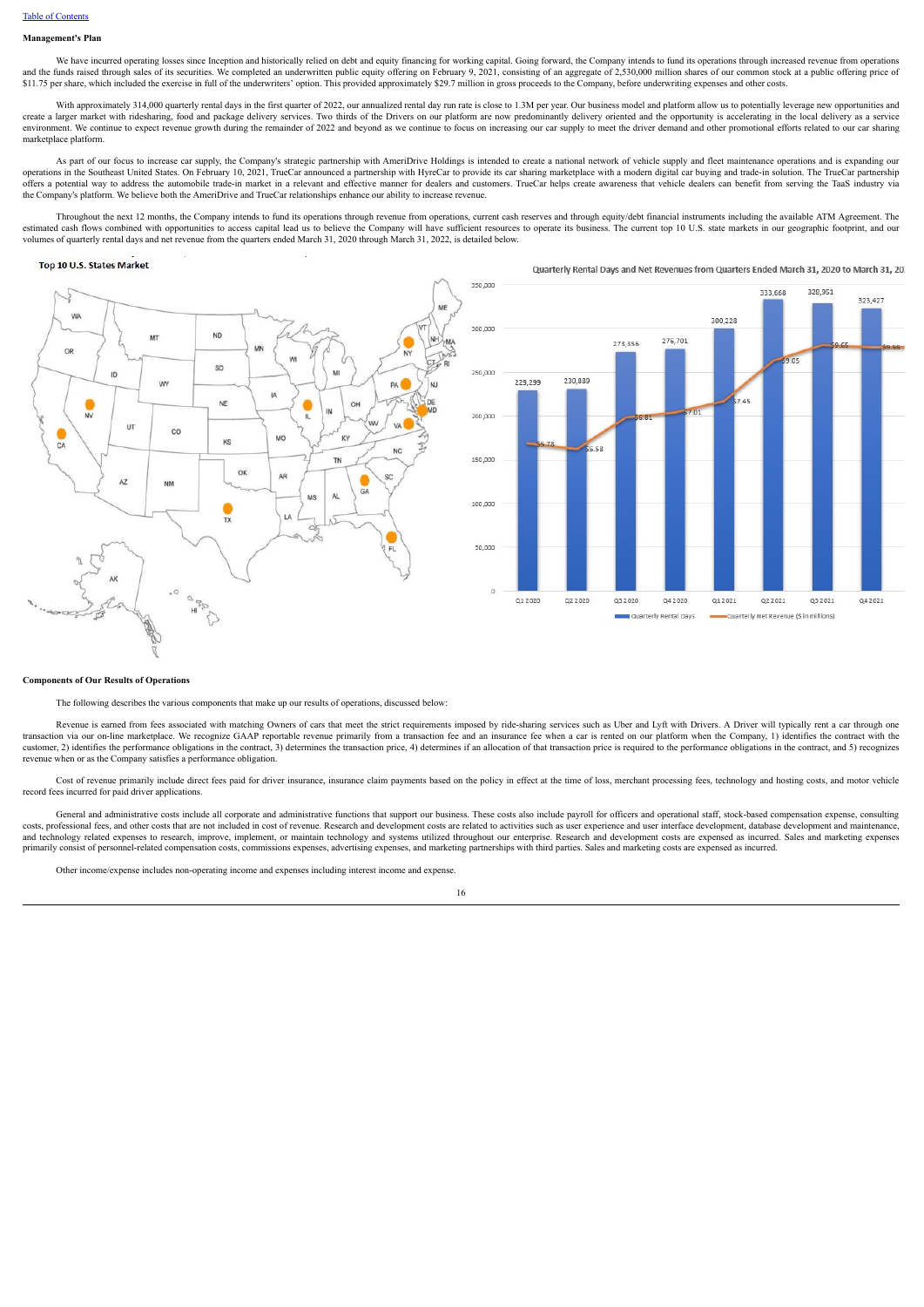# **Results of Operations**

# *Three Months Ended March 31, 2022 compared to Three Months Ended March 31, 2021*

Revenue and Gross Profit. Revenue totaled \$9.6 million for the three months ended March 31, 2022, an increase of \$2.2 million or 28.2% over the \$7.4 million of revenue recognized during the three months ended March 31, 2021. Rental days totaled approximately 314,000, an increase of 14,000 rental days or 4.7% compared to the prior year period. The daily average net rental rate for the three months ended March 31, 2022 was \$30, an increase \$2.7 million gross profit recognized during the three months ended March 31, 2021. The increase in gross profit was primarily attributed to favorable pricing and higher rental days partially offset by higher insurance and costs. Gross profit margin was seasonally slightly lower at 31% for the three months ended March 31, 2022 compared to 34% in Q4 of 2021 up from a normalized 24% in Q2 of 2021. This decrease was attributed to due to more frequent losses during winter months.

Operating Expenses. Operating expenses, consisting of general and administrative, sales and marketing, and research and development expenses totaled \$8.3 million for the three months ended March 31, 2022, an decrease of \$1.7 million or 17% over \$9.9 million in such expenses recognized during the three months ended March 31, 2021. General and administrative expenses totaled \$4.5 million for the three months ended March 31, 2022, an decreas expenses totaled \$2.2 million for the three months ended March 31, 2022, an decrease of \$0.5 million or 18% over \$2.7 million of sales and marketing expenses recognized during the three months ended March 31, 2021, thanks efficiency gains in both sales headcount as well as more targeted marketing spend. Research and development expenses totaled \$1.5 million for the three months ended March 31, 2022, compared to \$1.5 million of research and spend into platform optimization, new features and scaling.

Loss from Operations. Loss from operations totaled \$(5.3) million for the three months ended March 31, 2022, an decrease of \$1.9 million or 26% over a \$(7.2) million loss from operations for the three months ended March 31, 2021. The decrease in loss from operations was primarily driven by the operating expense savings described above.

Other (Income) Expense, Other (Income) Expense totaled (\$3,162) for the three months ended March 31, 2022, an increase of \$3,585 in income or 848% compared to \$423 of net expense for the three months ended March 31, 2021.

*Net Loss*. Net loss totaled \$(5.3) million for the three months ended March 31, 2022, an decrease of \$1.9 million or 26% over a \$(7.2) million net loss recognized during the three months ended March 31, 2021.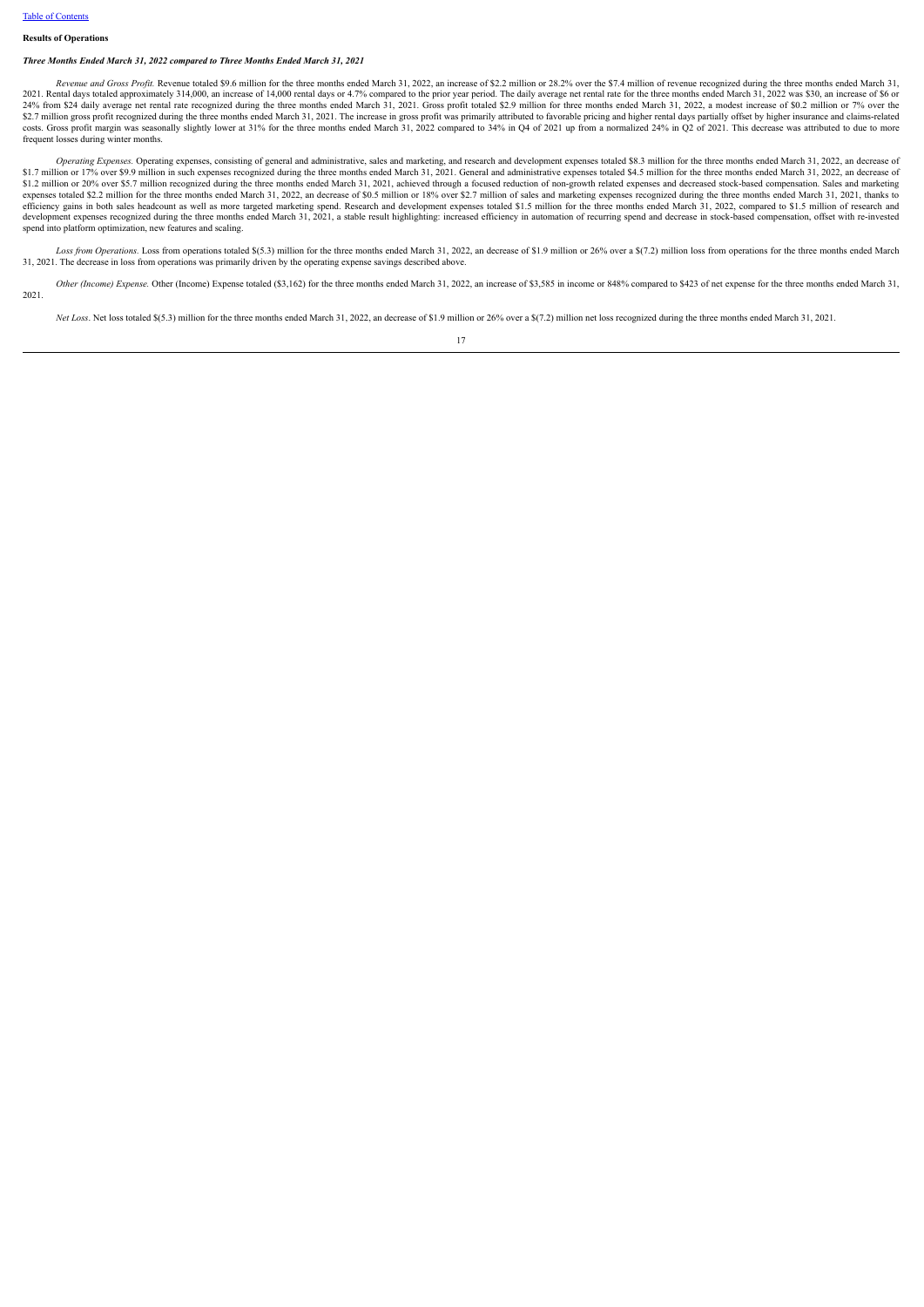# **Liquidity and Capital Resources**

As of March 31, 2022, our principal sources of liquidity were cash and cash equivalents of 7,977,260 compared to 11,499,136 as of December 31, 2021. Cash and cash equivalents include money market deposit accounts denominated in U.S. dollars. We also had additional Restricted Cash balances of \$2,994,542 as March 31, 2022 which relates to amounts held in a restricted bank account at Cogent Bank as collateral for the amount pledged by totaled \$ 10,971,802 as of March 31, 2022.

On November 9, 2021, the Company entered into an Equity Offering Sales Agreement (the "ATM Agreement"), with D.A. Davidson & Co. and Northland Securities, Inc. (collectively, the "Agents"), pursuant to which the Agents act as the Company's sales agent with respect to the offer and sale from time to time of common stock having an aggregate gross sales price of up to \$50 million in "at-the market-offerings." We did not effect any sa under the ATM program in 2021 nor by the date of this report in 2022, however, can utilize the program if the need arises.

We believe our existing cash and cash equivalent assets, together with proceeds from revenue generating activities and access to liquidity through our ATM program and other equity/debt offerings will be sufficient to meet working capital and capital expenditures needs over the next 12 months more fully described in "Management's Plan" above.

Our future capital requirements will depend on many factors, including, but not limited to our growth, our ability to attract and retain drivers and car owners on our platform, the continuing market acceptance of our offer the timing and extent of spending to support our efforts to improve our customer experience, actual insurance payments for which we have made reserves, the timing and extent of investment we are making in policy, governmen additional equity or debt financing for any of these reasons, or others that may arise. If we are unable to raise additional capital in the future, we may need to curtail expenditures by scaling back certain sales, marketi expenses.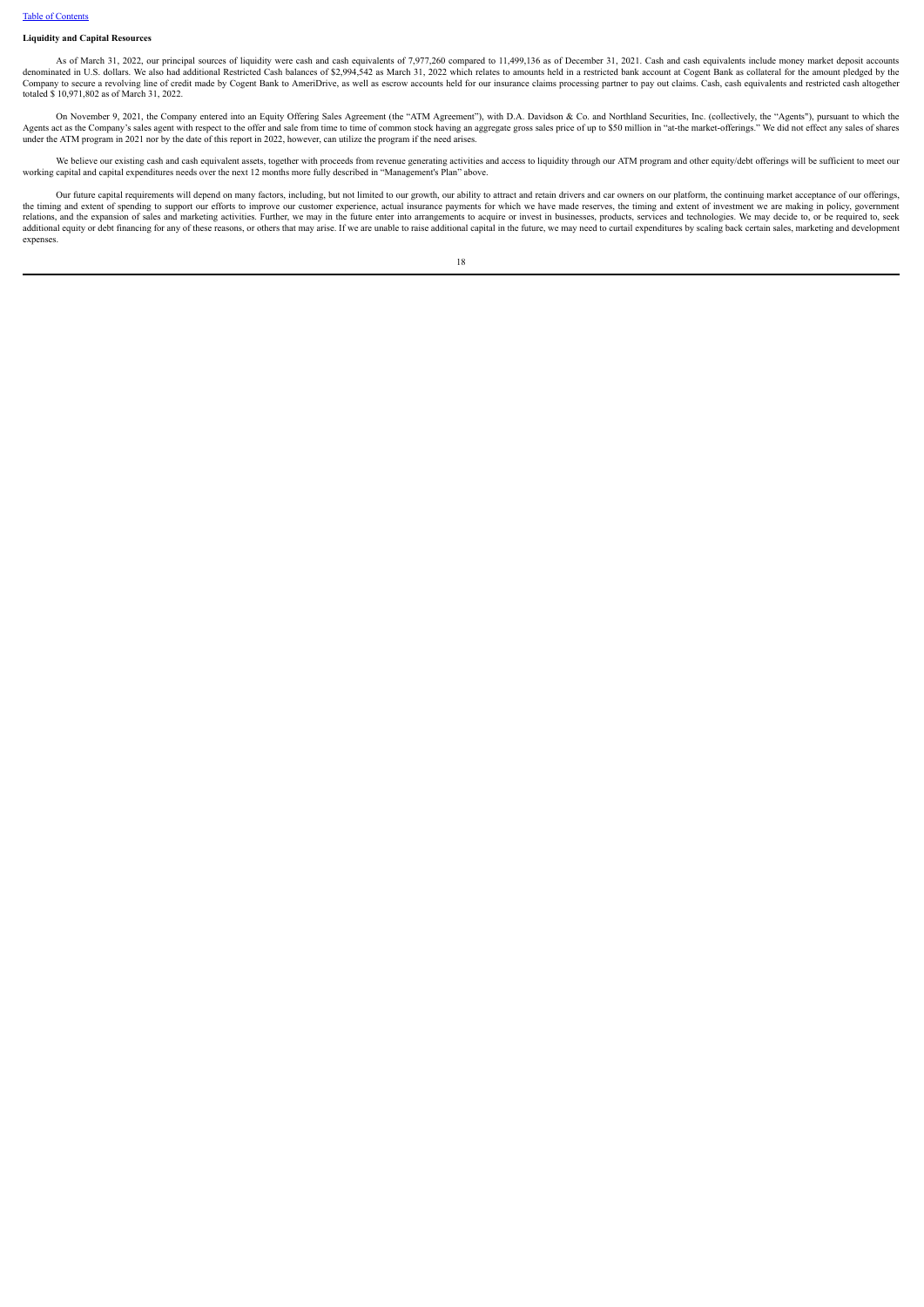# Cash Flows

Net cash used in operating activities was \$3,567,143 for the three months ended March 31, 2022. This consisted primarily of a net loss of \$ (5,327,483) offset by non-cash stock-based compensation expense of \$1,179,288 largely driven by the recognition of costs related to restricted stock unit grants. Additionally, there were material increases in accounts payable of \$1,476,832, partially offset by decreased accrued liabilitie

Net cash used in operating activities was \$6,784,011 for the three months ended March 31, 2021. This consisted primarily of a net loss of \$7,206,535 offset by non-cash stock-based compensation expense of \$3,767,674 largely driven by the recognition of costs related to restricted stock units annual equity grants. Additionally, there was an increase in accounts payable of \$1,808,861 and offset by decrease insurance reserves of \$365,905 and acc \$3,532,625.

Net cash used in investing activities was \$208,462 for the three months ended March 31, 2022. This reflects the investment in software capitalized as intangible asset during the quarter.

Net cash used in investing activities was \$0 for the three months ended March 31, 2021.

Net cash provided by financing activities was \$0 for the three months ended March 31, 2022.

Net cash provided by financing activities was \$28,111,756 for the three months ended March 31, 2021, which primarily consists of gross proceeds from the sale of common stock in our February 2021 public offering of \$29,727,500, proceeds from the exercise of warrants of \$64,540, partially offset by offering costs of \$1,680,284.

#### Capital Management

We aim to manage capital so that we will maintain optimal returns to shareholders and benefits for other stakeholders. We also aim to maintain a capital structure that ensures the lowest cost of capital available to the Co We regularly review the Company's capital structure and seek to take advantage of available opportunities including financial equity financing and debt leverage to accelerate growth opportunities.

For the three months ended March 31, 2022 and 2021, there were no dividends paid and we have no plans to commence the payment of dividends. We have no current plans to raise capital through the sale of shares of our common stock, but we continue to assess market conditions and the Company's cash flow requirements to ensure the Company is appropriately funded.

There is no significant external borrowing as of March 31, 2022. Neither the Company nor any of the subsidiaries are subject to externally imposed capital requirement.

# **Critical Accounting Policies, Judgments, and Estimates**

Our consolidated financial statements and the related notes thereto are prepared in accordance with GAAP. The preparation of condensed consolidated financial statements also requires us to make estimates and assumptions that affect the reported amounts of assets, liabilities, revenue, costs and expenses and related disclosures. We base our estimates on historical experience and on various other assumptions that we believe to be reasonable circumstances. Actual results could differ significantly from our estimates. To the extent that there are differences between our estimates and actual results, our future financial statement presentation, financial conditi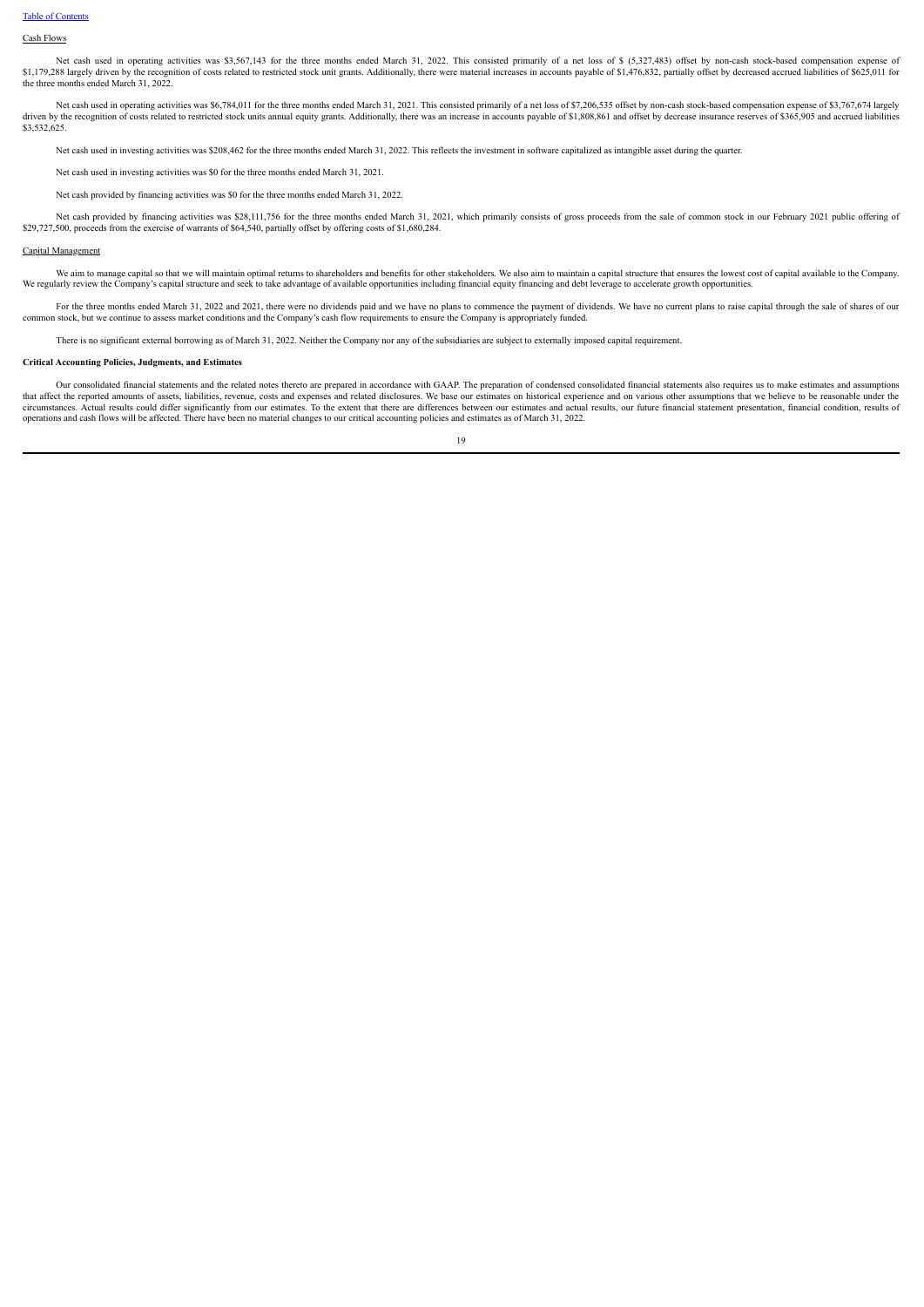# **Recently Issued Accounting Pronouncements**

A description of recently issued accounting pronouncements that may potentially impact our financial position and results of operations is disclosed in Note 2 to our financial statements appearing in this Quarterly Report Form 10-Q.

# **Emerging Growth Company Status**

Section 107 of the JOBS Act provides that an emerging growth company can take advantage of the extended transition period provided in Section 7(a)(2)(B) of the Securities Act for complying with new or revised accounting st

# <span id="page-22-0"></span>**Item 3. Quantitative and Qualitative Disclosures about Market Risk**

The Company is not required to provide the information required by this Item as it is a "smaller reporting company," as defined in Rule 229.10(f)(1).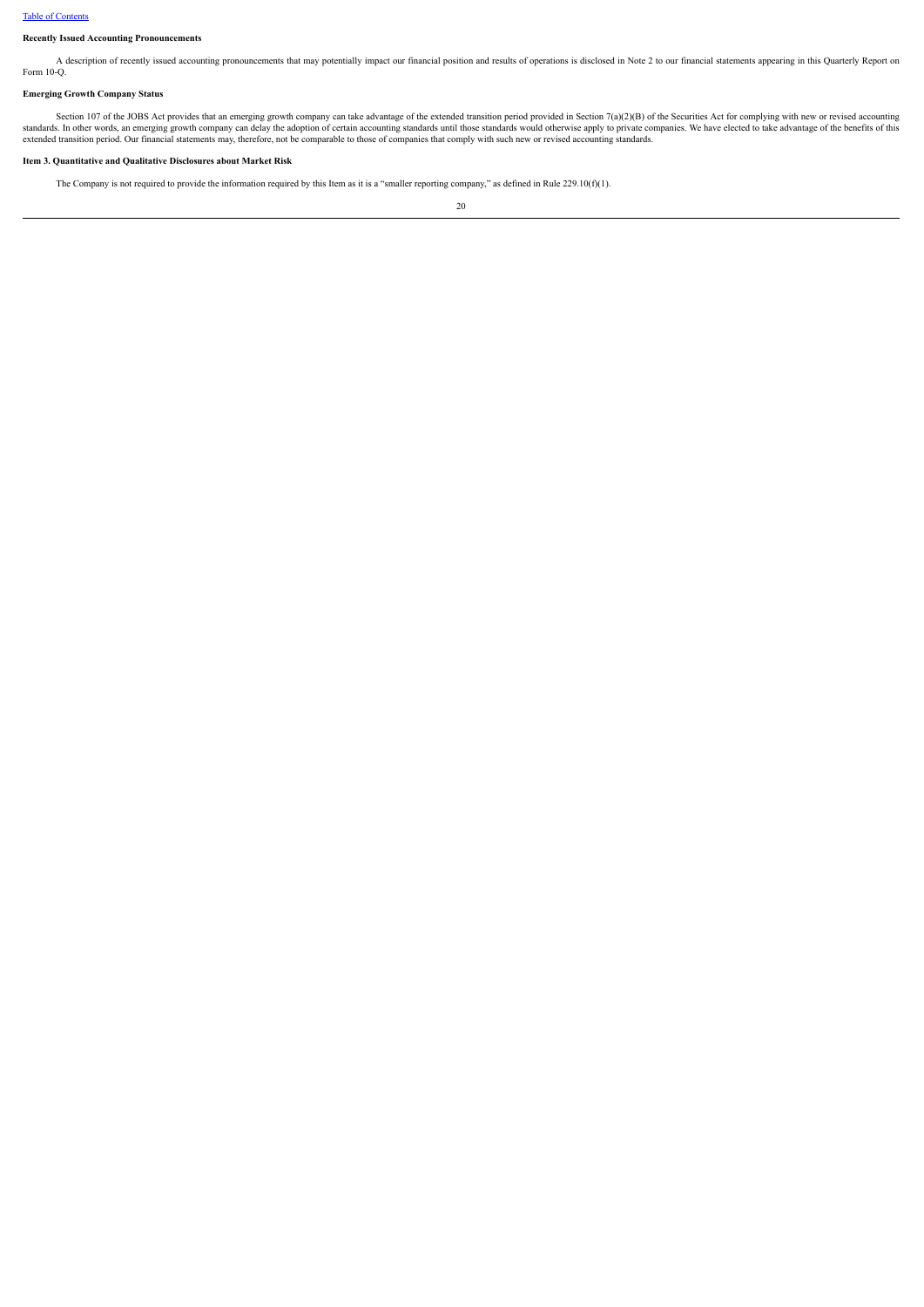# <span id="page-23-0"></span>**Item 4. Controls and Procedures**

# **Limitations on Effectiveness of Controls and Procedures**

The term "disclosure controls and procedures," as defined in Rules 13a-15(e) and 15d-15(e) under the Exchange Act, refers to controls and procedures that are designed to ensure that information required to be disclosed by company in the reports that it files or submits under the Exchange Act is recorded, processed, summarized and reported, within the time periods specified in the SEC's rules and forms. Disclosure controls and procedures inc management, including its principal executive and principal financial officers, or persons performing similar functions, as appropriate to allow timely decisions regarding required disclosure.

In designing and evaluating our disclosure controls and procedures, management recognizes that any controls and procedures, no matter how well designed and operated, can provide only reasonable assurance of achieving the desired control objectives. In addition, the design of disclosure controls and procedures must reflect the fact there are resource constraints and management are required to apply judgment in evaluating the benefits of pos

#### **Evaluation of Disclosure Controls and Procedures**

Our management, with the participation of our Principal Executive Officer and Principal Financial Officer, evaluated, as of the end of the period covered by this Quarterly Report on Form 10-Q, the effectiveness of our disc

#### **Changes in Internal Control Over Financial Reporting**

There was no change in our internal control over financial reporting identified in management's evaluation pursuant to Rules 13a-15(f) and 15d-15(f) under the Exchange Act) has occurred during the three months ended March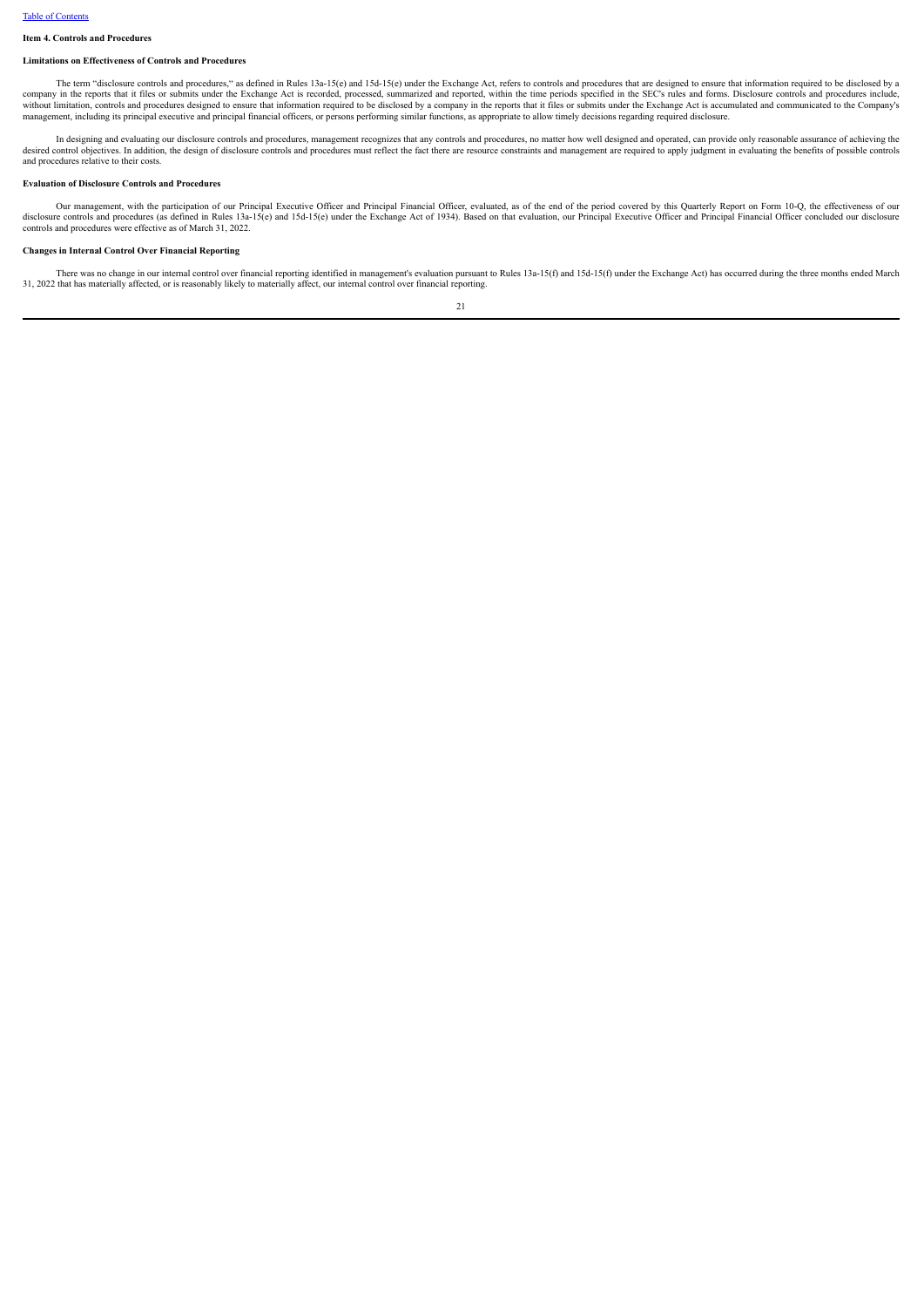#### **PART II - OTHER INFORMATION**

# <span id="page-24-1"></span><span id="page-24-0"></span>**Item 1. Legal Proceedings**

On August 27, 2021, a putative securities class action complaint captioned Baron v. Hyrecar Inc. et al., Case No. 21-cv-06918, was filed in the United States District Court for the Central District of California against th Company; its Chief Executive Officer, Joseph Furnari; and its former Chief Financial Officer, Robert Scott Brogi. This action asserts claims and seeks damages for alleged violations of sections 10(b) and 20(a) of securitie Inc. to serve as Lead Plaintiff. Lead Plaintiff then filed an amended complaint (the "First Amended Complaint"). The First Amended Complaint alleged that defendants made material misrepresentations or failed to disclose ma facts that, among other things, the Company had materially understated its expenses and insurance reserves in coordination with a third-party adjuster which Lead Plaintiff alleged was conflicted. On December 27, 2021, the acted with scienter- meaning defendants either knew those statements were false or were deliberately reckless to their truth or falsity at the time they were made. On February 16, 2022, the Court (Hon. Percy Anderson) gran Court did not address the additional arguments regarding scienter at the time. The Court permitted Lead Plaintiff leave to amend its complaint. Plaintiff filed its Second Amended Complaint on March 21, 2022. The Second Ame Complaint asserts the same violations of the Exchange Act and Rule 10b-5, again alleging, among other things, HyreCar made materially false or misleading statements related to its first quarter 2021 reserves, and by extens misstated expenses and revenues. On April 4, 2022, the Company and individual defendants moved to dismiss the Second Amended Complaint on the basis that Plaintiff failed to plead sufficient facts that would cure the defici Company's chances of success on the merits are still uncertain and any possible loss or range of loss cannot be reasonably estimated.

# <span id="page-24-2"></span>**Item 1A. Risk Factors**

Our business, financial condition, results of operations, and cash flows may be impacted by a number of factors, many of which are beyond our control, including those set forth in our most recent Annual Report on Form 10-K for the year ended December 31, 2021, the occurrence of any one of which could have a material adverse effect on our actual results.

There have been no material changes to the Risk Factors previously disclosed in our Annual Report on Form 10-K for the year ended December 31, 2021.

# <span id="page-24-3"></span>**Item 2. Unregistered Sales of Equity Securities and Use of Proceeds**

None.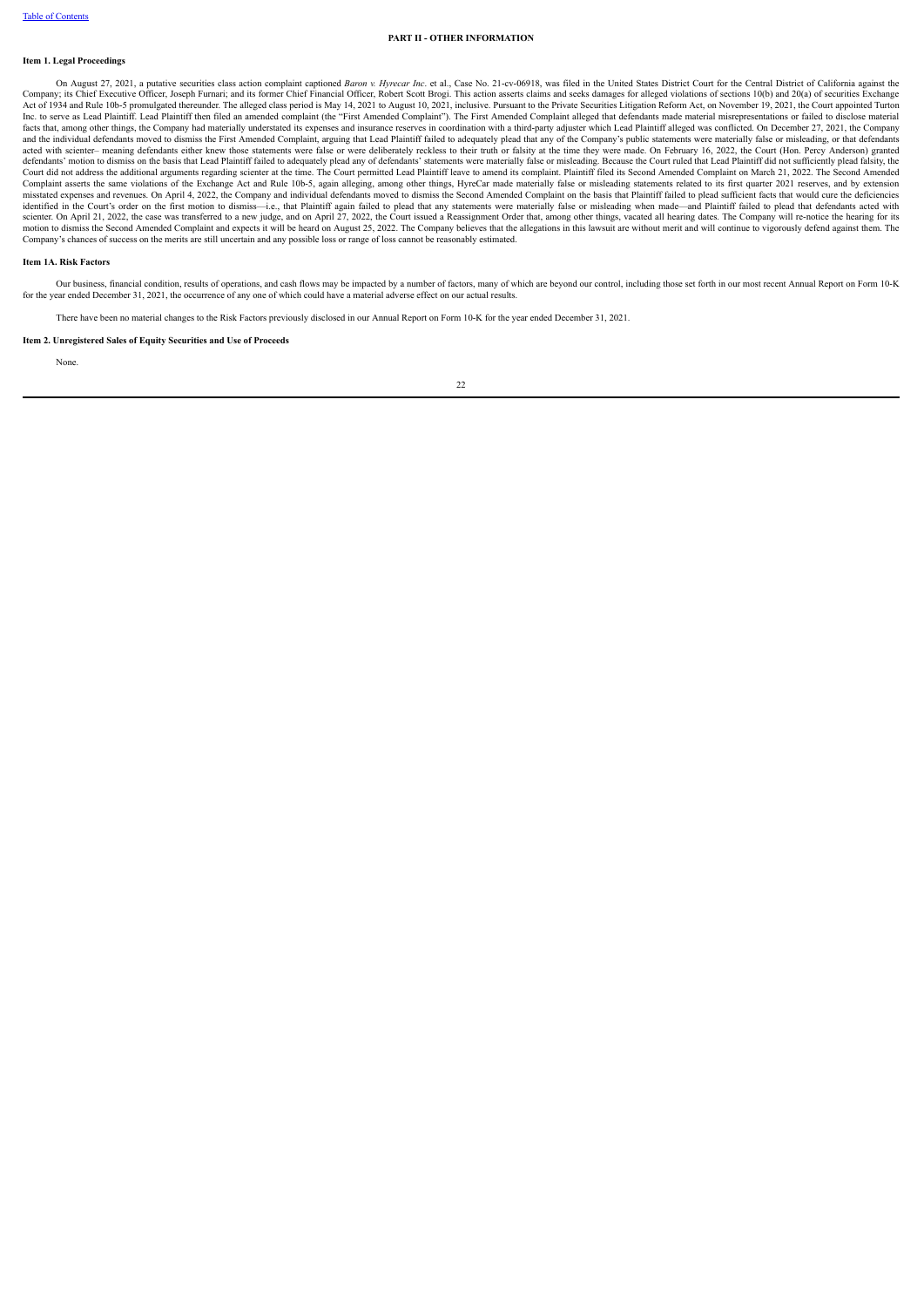# Table of [Contents](#page-1-0)

# <span id="page-25-0"></span>**Item 3. Defaults Upon Senior Securities**

None.

# <span id="page-25-1"></span>**Item 4. Mine Safety Disclosures**

Not applicable.

# <span id="page-25-2"></span>**Item 5. Other Information**

None.

# <span id="page-25-3"></span>**Item 6. Exhibits**

| Exhibit                                                                                                                                                                                                                                                                                                                             |                                                                                                                                                                                                               |       | <b>Incorporated by Reference</b> |                |                    |             |
|-------------------------------------------------------------------------------------------------------------------------------------------------------------------------------------------------------------------------------------------------------------------------------------------------------------------------------------|---------------------------------------------------------------------------------------------------------------------------------------------------------------------------------------------------------------|-------|----------------------------------|----------------|--------------------|-------------|
| Number                                                                                                                                                                                                                                                                                                                              | <b>Exhibit Description</b>                                                                                                                                                                                    | Form  | File No.                         | <b>Exhibit</b> | <b>Filing Date</b> | Herewith    |
| 3.1                                                                                                                                                                                                                                                                                                                                 | Amended and Restated Certificate of Incorporation of the Registrant.                                                                                                                                          | $S-1$ | 333-225157                       | 3.5            | May 23, 2018       |             |
| 3.2                                                                                                                                                                                                                                                                                                                                 | Amended and Restated Bylaws of the Registrant                                                                                                                                                                 | $S-1$ | 333-225157                       | 3.7            | May 23, 2018       |             |
| 31.1                                                                                                                                                                                                                                                                                                                                | Certification of Principal Executive Officer pursuant to Rules 13a-14(a) and 15d-14(a) under the<br>Securities Exchange Act of 1934, as adopted pursuant to Section 302 of the Sarbanes-Oxley Act of<br>2002. |       |                                  |                |                    | X           |
| $31.2*$                                                                                                                                                                                                                                                                                                                             | Certification of Principal Executive Officer Pursuant to 18 U.S.C. Section 1350, as Adopted<br>Pursuant to Section 906 of the Sarbanes-Oxley Act of 2002.                                                     |       |                                  |                |                    | X           |
| 32.1                                                                                                                                                                                                                                                                                                                                | Certification of Principal Financial Officer pursuant to Rules 13a-14(a) and 15d-14(a) under the<br>Securities Exchange Act of 1934, as adopted pursuant to Section 302 of the Sarbanes-Oxley Act of<br>2002. |       |                                  |                |                    | X           |
| $32.2*$                                                                                                                                                                                                                                                                                                                             | Certification of Principal Financial Officer Pursuant to 18 U.S.C. Section 1350, as Adopted Pursuant<br>to Section 906 of the Sarbanes-Oxley Act of 2002.                                                     |       |                                  |                |                    | X           |
| 101.INS                                                                                                                                                                                                                                                                                                                             | Inline XBRL Instance Document                                                                                                                                                                                 |       |                                  |                |                    | X           |
| 101.SCH                                                                                                                                                                                                                                                                                                                             | Inline XBRL Taxonomy Extension Schema Document                                                                                                                                                                |       |                                  |                |                    | X           |
| 101.CAL                                                                                                                                                                                                                                                                                                                             | Inline XBRL Taxonomy Extension Calculation Linkbase Document                                                                                                                                                  |       |                                  |                |                    | $\mathbf X$ |
| 101.DEF                                                                                                                                                                                                                                                                                                                             | Inline XBRL Taxonomy Extension Definition Linkbase Document                                                                                                                                                   |       |                                  |                |                    | X           |
| 101.LAB                                                                                                                                                                                                                                                                                                                             | Inline XBRL Taxonomy Extension Label Linkbase Document                                                                                                                                                        |       |                                  |                |                    | X           |
| 101.PRE                                                                                                                                                                                                                                                                                                                             | Inline XBRL Taxonomy Extension Presentation Linkbase Document                                                                                                                                                 |       |                                  |                |                    | X           |
| 104                                                                                                                                                                                                                                                                                                                                 | Cover Page Interactive Data File (formatted as Inline XBRL and contained in Exhibit 101)                                                                                                                      |       |                                  |                |                    | X           |
| This certification is deemed not filed for purposes of Section 18 of the Securities Exchange Act of 1934, as amended (Exchange Act), or otherwise subject to the liability of that section, nor shall it be deemed incorporate<br>*<br>reference into any filing under the Securities Act of 1933, as amended, or the Exchange Act. |                                                                                                                                                                                                               |       |                                  |                |                    |             |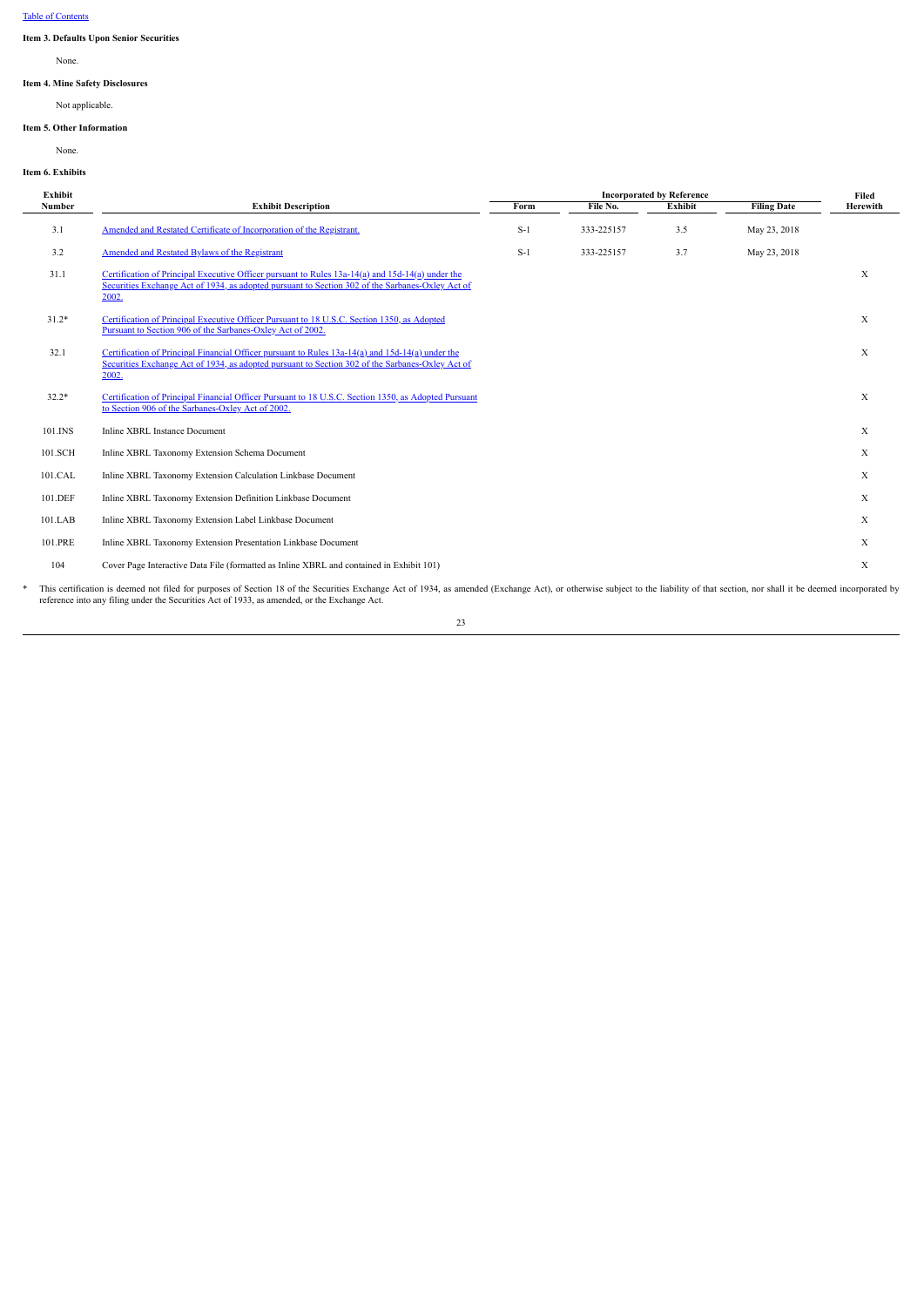# **SIGNATURES**

<span id="page-26-0"></span>Pursuant to the requirements of the Securities Exchange Act of 1934, the registrant has duly caused this report to be signed on its behalf by the undersigned, thereunto duly authorized.

HyreCar Inc.

| Date: May 16, 2022 | By: | /s/ Joseph Furnari            |
|--------------------|-----|-------------------------------|
|                    |     | Joseph Furnari                |
|                    |     | Chief Executive Officer       |
|                    |     | (Principal Executive Officer) |

HyreCar Inc.

Date: May 16, 2022<br>
By: /s/ Serge De Bock<br>
Chief Financial Officer<br>
(Principal Financial and Accounting Officer)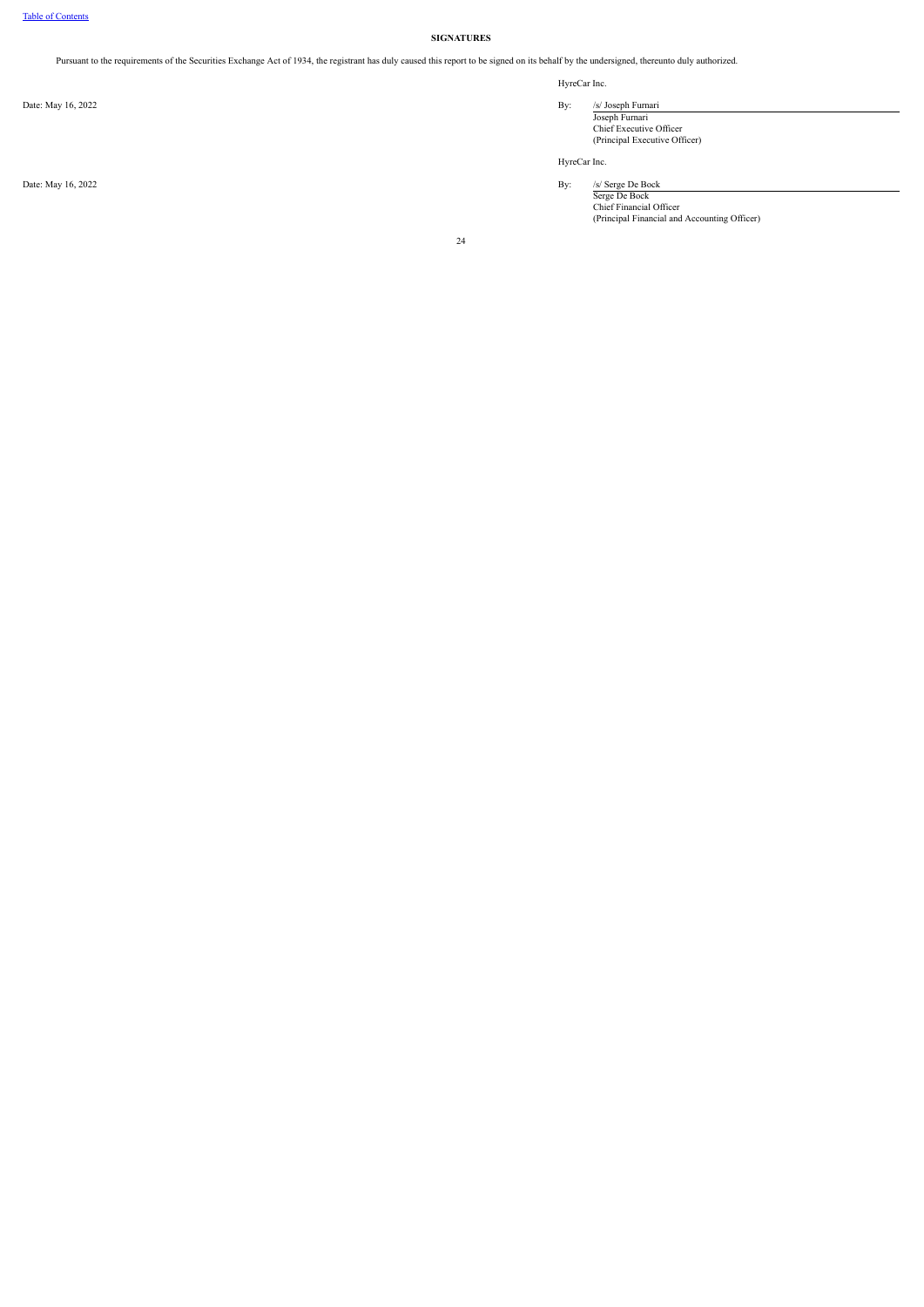<span id="page-27-0"></span>I, Joseph Furnari, certify that:

- 1. I have reviewed this Quarterly Report on Form 10-Q of HyreCar Inc.;
- 2. Based on my knowledge, this report does not contain any untrue statement of a material fact or omit to state a material fact necessary to make the statements made, in light of the circumstances under which such statemen made, not misleading with respect to the period covered by this report;
- 3. Based on my knowledge, the financial statements, and other financial information included in this report, fairly present in all material respects the financial condition, results of operations and cash flows of the regi for, the periods presented in this report;
- 4. The registrant's other certifying officer(s) and I are responsible for establishing and maintaining disclosure controls and procedures (as defined in Exchange Act Rules 13a-15(e) and 15d-15(e)) and internal control over reporting (as defined in Exchange Act Rules 13a-15(f) and 15d-15(f)) for the registrant and have:
	- (a) Designed such disclosure controls and procedures, or caused such disclosure controls and procedures to be designed under our supervision, to ensure that material information relating to the registrant, including its co subsidiaries, is made known to us by others within those entities, particularly during the period in which this report is being prepared;
	- (b) Designed such internal control over financial reporting, or caused such internal control over financial reporting to be designed under our supervision, to provide reasonable assurance regarding the reliability of finan
	- (c) Evaluated the effectiveness of the registrant's disclosure controls and procedures and presented in this report our conclusions about the effectiveness of the disclosure controls and procedures, as of the end of the pe by this report based on such evaluation; and
	- (d) Disclosed in this report any change in the registrant's internal control over financial reporting that occurred during the registrant's most recent fiscal quarter (the registrant's fourth fiscal quarter in the case of
- 5. The registrant's other certifying officer(s) and I have disclosed, based on our most recent evaluation of internal control over financial reporting, to the registrant's auditors and the audit committee of the registrant Directors (or persons performing the equivalent functions):
	- (a) All significant deficiencies and material weaknesses in the design or operation of internal control over financial reporting which are reasonably likely to adversely affect the registrant's ability to record, process, report financial information; and

(b) Any fraud, whether or not material, that involves management or other employees who have a significant role in the registrant's internal control over financial reporting.

Date: May 16, 2022 **By:** /s/ Joseph Furnari

Name: Joseph Furnari<br>Title: Chief Executiv Chief Executive Officer (Principal Executive Officer)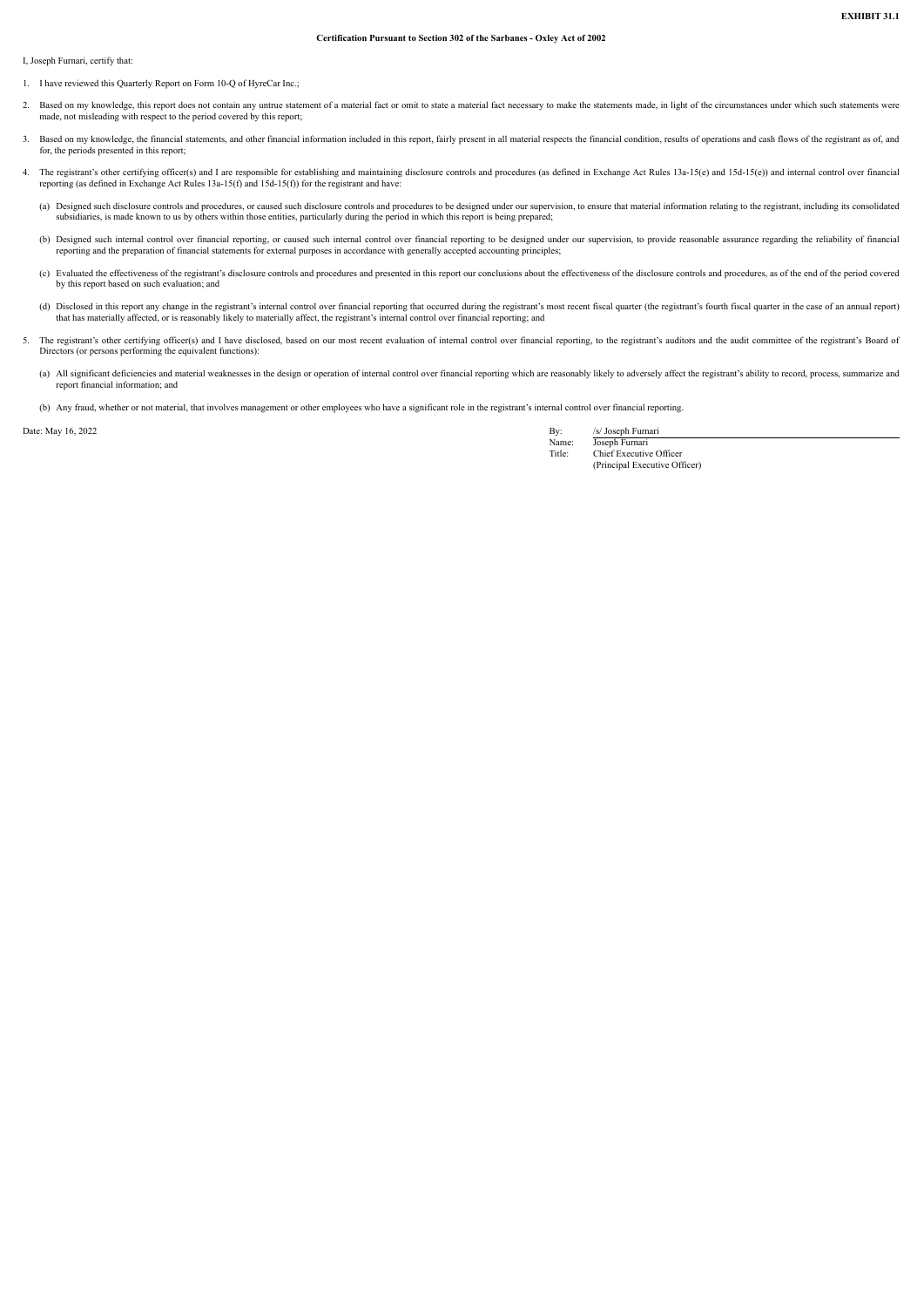<span id="page-28-0"></span>I, Serge De Bock, certify that:

- 1. I have reviewed this Quarterly Report on Form 10-Q of HyreCar Inc.;
- 2. Based on my knowledge, this report does not contain any untrue statement of a material fact or omit to state a material fact necessary to make the statements made, in light of the circumstances under which such statemen made, not misleading with respect to the period covered by this report;
- 3. Based on my knowledge, the financial statements, and other financial information included in this report, fairly present in all material respects the financial condition, results of operations and cash flows of the regi for, the periods presented in this report;
- 4. The registrant's other certifying officer(s) and I are responsible for establishing and maintaining disclosure controls and procedures (as defined in Exchange Act Rules 13a-15(e) and 15d-15(e)) and internal control over reporting (as defined in Exchange Act Rules 13a-15(f) and 15d-15(f)) for the registrant and have:
	- (a) Designed such disclosure controls and procedures, or caused such disclosure controls and procedures to be designed under our supervision, to ensure that material information relating to the registrant, including its co subsidiaries, is made known to us by others within those entities, particularly during the period in which this report is being prepared;
	- (b) Designed such internal control over financial reporting, or caused such internal control over financial reporting to be designed under our supervision, to provide reasonable assurance regarding the reliability of finan
	- (c) Evaluated the effectiveness of the registrant's disclosure controls and procedures and presented in this report our conclusions about the effectiveness of the disclosure controls and procedures, as of the end of the pe by this report based on such evaluation; and
	- (d) Disclosed in this report any change in the registrant's internal control over financial reporting that occurred during the registrant's most recent fiscal quarter (the registrant's fourth fiscal quarter in the case of
- 5. The registrant's other certifying officer(s) and I have disclosed, based on our most recent evaluation of internal control over financial reporting, to the registrant's auditors and the audit committee of the registrant Directors (or persons performing the equivalent functions):
	- (a) All significant deficiencies and material weaknesses in the design or operation of internal control over financial reporting which are reasonably likely to adversely affect the registrant's ability to record, process, report financial information; and

(b) Any fraud, whether or not material, that involves management or other employees who have a significant role in the registrant's internal control over financial reporting.

Date: May 16, 2022 **By:** /s/ Serge De Bock

Name: Serge De Bock<br>Title: Chief Financial

Chief Financial Officer (Principal Financial and Accounting Officer)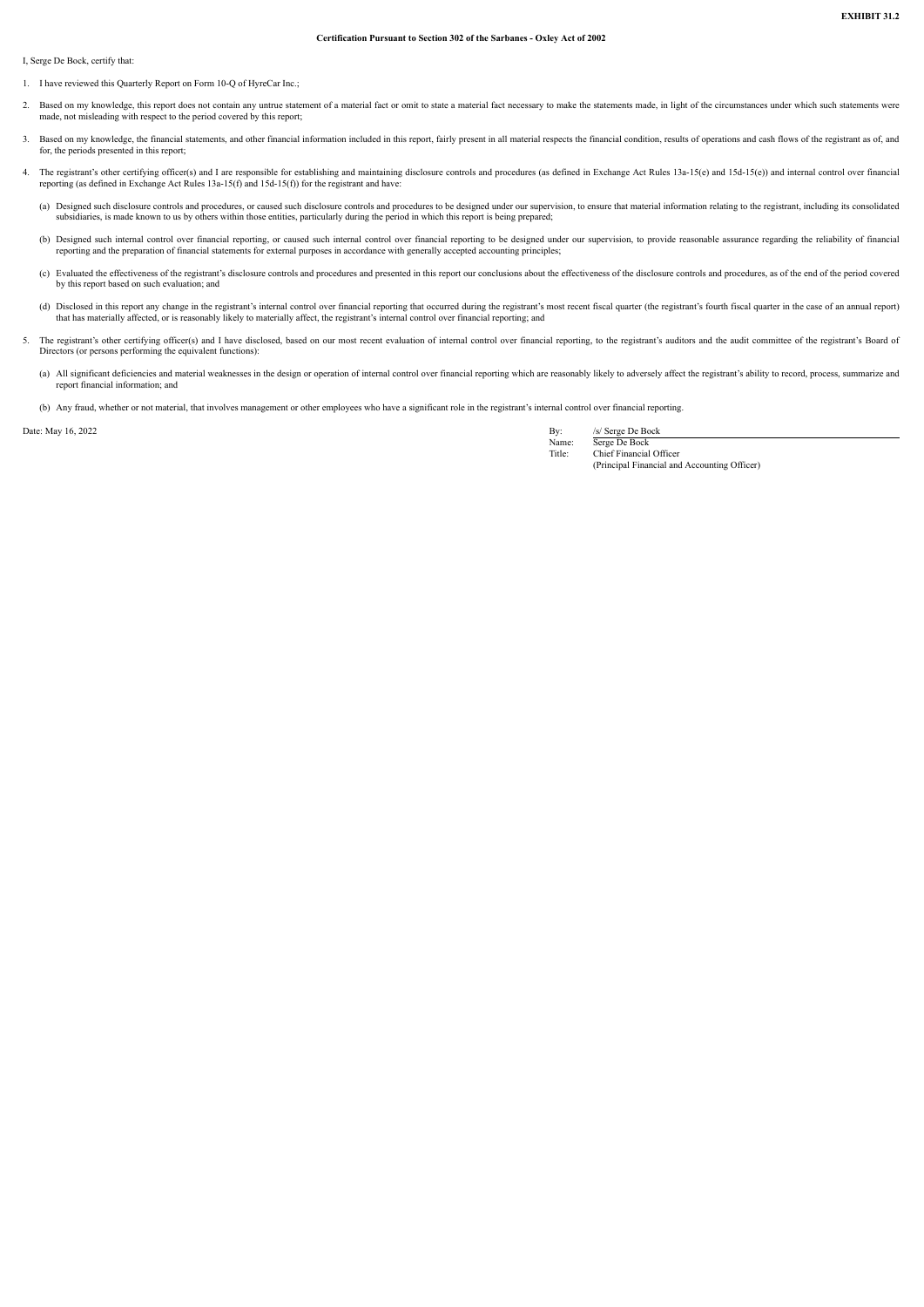# **CERTIFICATIONS Pursuant to Section 906 of the Sarbanes-Oxley Act of 2002 (Subsections (A) and (B) of Section 1350, Chapter 63 of Title 18, United States Code)**

<span id="page-29-0"></span>Pursuant to section 906 of the Sarbanes-Oxley Act of 2002 (subsections (a) and (b) of section 1350, chapter 63 of title 18, United States Code), I, Joseph Furnari, Chief Executive Officer of HyreCar Inc., a Delaware corpor (the "Company"), hereby certify, to my knowledge, that:

The Quarterly Report on Form 10-Q for the quarter ended March 31, 2022 (the "Form 10-Q") of the Company fully complies with the requirements of section 13(a) or 15(d) of the Securities Exchange Act of 1934, and information

Date: May 16, 2022 By: /s/ Joseph Furnarism Furnarism Furnarism Furnarism Furnarism Furnarism Furnarism Furnarism Furnarism Furnarism Furnarism Furnarism Furnarism Furnarism Furnarism Furnarism Furnarism Furnarism Furnaris

By: /s/ Joseph Furnari<br>Name: Joseph Furnari<br>Title: Chief Executive O

Title: Chief Executive Officer (Principal Executive Officer)